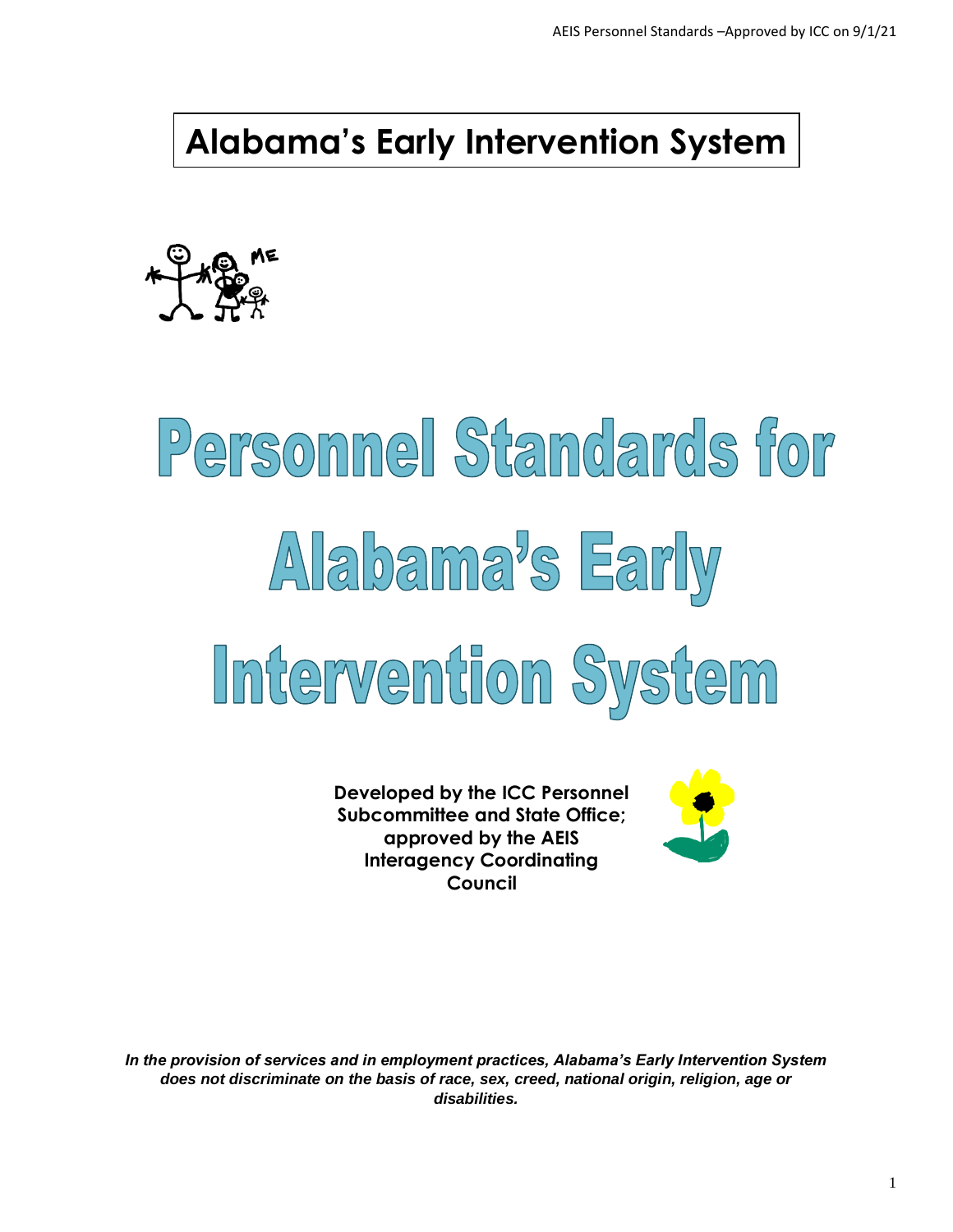**Federal Regulations (September 28, 2011):**

**§ 303.31 Qualified personnel**

*Qualified personnel* means personnel who have met State approved or recognized certification, licensing, registration, or other comparable requirements that apply to the areas in which the individuals are conducting evaluations or assessments or providing early intervention services. (Authority: 20 U.S.C. 1432(4)(F)) 3FR 18294, Apr. 14, 1998].

This document has been developed by the Personnel Subcommittee of the AEIS Interagency Coordinating Council in response to the requirements of IDEA Regulations, Part 303.22. The standards designate the "minimum" requirements that individuals must achieve in each service area in order to be considered qualified to deliver that service. The standards are updated annually based on disciplinary board/organization changes at the state and/or national level as well as recommendations from the Personnel Subcommittee.

#### Initial staff orientation:

Attendance at the **Message ReVITALIZED: Journey II** training is required of all new vendors and other new disciplinary staff (defined as direct service providers, therapists, and contract staff) within six months of employment in AEIS (unless prior approval for an extended timeline is obtained from the AEIS state office).

All new Service Coordinators, vendors and other new disciplinary staff (defined as direct service providers, therapists, and contract staff) must complete the Social-Emotional Webinar within the first year of employment.

Service Coordinators are required to complete the **"Journey through Early Intervention in Alabama-Level I**" training and **"Message ReVITALIZED: Journey Level II"** This training can only be taken after a Service Coordinator has worked in the position for at least 3 months. This training, however, must be completed by the sixth month of employment (unless prior approval for an extended timeline is obtained from the AEIS state office). A Service Coordinator mentor will be assigned to work with the new Service Coordinator for at least the first 3 months of employment and the Service Coordinator handbook will be given to the new Service Coordinator as a guide.

*(Effective 10/1/2021)* All new Service Coordinators are required to complete the typical and atypical child development module from the Institute for Advancement of Family Support within 45 days of employment.

Service Coordinators are also required to become "Alabama Approved" in conducting the "Routines Base Interview" (RBI).

#### Continuing Education Requirements:

(*Effective January 1, 2007. Includes individuals hired under temporary status.*) Individuals with no certification or licensure requirement for continuing education are required to participate in 20 contact hours, every 2 years of continuing education activities related to early intervention/pediatrics, working with children and families, or child development. Acceptable continuing education activities would include conferences such as the Alabama Early Intervention and Preschool Conference; AEIS Developmental Specialist Certification/Mentorship; AEIS Social-Emotional Webinar; workshops such as those sponsored by the AEIS District Coordinating Councils; and other related training activities for which certificates of contact hours are issued.

*(Effective June 16, 2010)* All early intervention personnel are required to complete the training instruction "**Message ReVITALIZED: Journey Level II**" within every three years during their employment with AEIS. (Early Intervention Personnel are defined as direct service providers,

therapists, early intervention administrators, service coordinators, contract staff and vendors providing one of the 17 deliverable services, and Interpreters who interpret a language for a provider to provide a service for a family.)

All Early Intervention Providers are required to become "Alabama Approved" in "Routines Based Home Visiting" (RBHV).

#### Supervision:

The purpose of supervision of assistants and paraprofessionals is to assure collaboration and safe, quality services for children and families in accordance with the AEIS Core Values. Alabama's Early Intervention System (AEIS) defines "assistants" as Certified Occupational Therapy Assistants, and Licensed Physical Therapist Assistants, and "paraprofessionals" as Developmental Specialist Assistants, Licensed Counselor Associates, and Marriage and Family Counselor Associates. AEIS standards require supervision of assistants and paraprofessionals who are assisting in the delivery of services.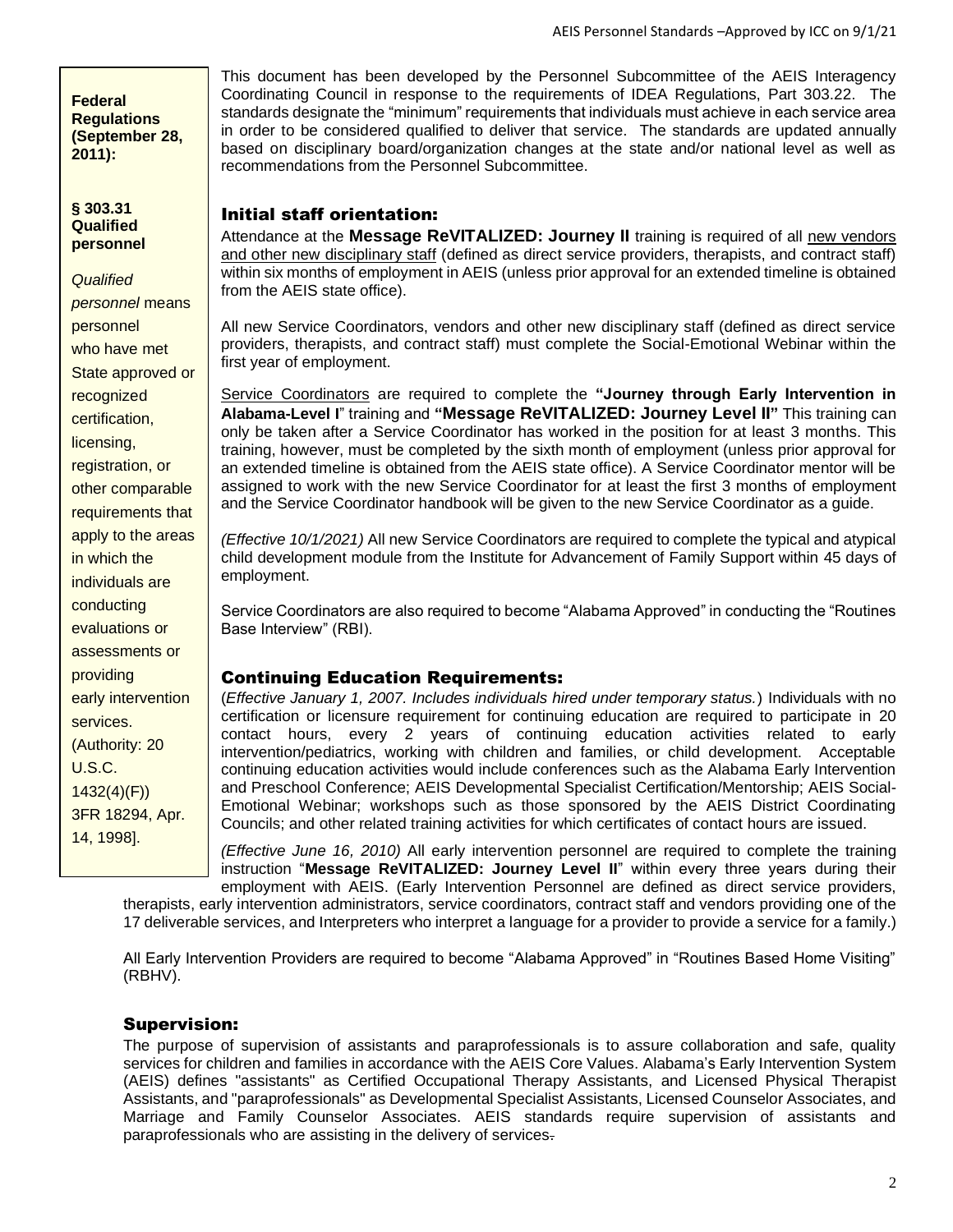#### Supervision requirements for therapy assistants are as follows:

- a. One-on-one joint visits will be conducted by the supervising therapist with the licensed assistant who has been in Alabama's Early Intervention System for less than one year or has not practiced as a LPTA or COTA for Alabama's Early Intervention System within the past 3 years. These joint visits will be conducted every  $6<sup>th</sup>$  visit or 90 days, whichever comes first.
- b. Once past the one-year timeline, joint visits will no longer be required between the supervising therapist and the assistant. Instead, the supervising therapist will provide the service every  $6<sup>th</sup>$  visit or 90 days, with formal, ongoing communication occurring between the supervising therapist and assistant using the "**6 th Visit/90-Day Supervisory Form**" (Appendix A). This form is to be completed by the licensed assistant and given to the supervising therapist PRIOR to the 6<sup>th</sup> visit/90-day supervisory visit.
- c. The supervisory form, as with all therapy notes, will not be considered complete until it is in the child's record and co-signed by the supervising therapist and the assistant as per licensure rules for Physical Therapists and per AEIS rules for Occupational Therapists. This rule is new for Occupational Therapists. Monitors will be reviewing these notes regularly.

NOTE: It is the responsibility of each practicing therapist (PT and OT) to follow all supervisory requirements for billing purposes.

Additional types of supervisory activities include verbal communication, review of progress notes, attending team meetings, and video review. Assistants and the supervising professionals share responsibility for assuring that licensure standards and payer requirements are met.

#### Supervision Requirements for Conditional Developmental Specialists:

Conditional Developmental Specialists (those without a degree in Early Childhood Special Education, Teacher of the Visually Impaired or Teacher of the Hearing Impaired) will be required to have the following experiences, in the order listed below, prior to reaching the mentorship component of the Developmental Specialist Certification/Mentorship:

- A minimum of 10 visits observing a qualified **Developmental Specialist** and/or other disciplines before delivering Special Instruction services. Documentation of the observation will occur using the "Developmental Specialist Observation Learning Tool" (Appendix B) to be completed by the conditional Developmental Specialist and signed by the professional who is being observed. (NOTE: This tool is for learning purposes only and should not go in the child's record.)
- Direct, onsite supervision (joint visits) by a qualified Developmental Specialist\* at a minimum of 2 times per month or more frequently as needed as determined by the supervising service provider up until entering the DS Mentorship. Supervisory visits will include observation of the conditional Developmental Specialist using the observation tool, the "Developmental Specialist Observation Learning Tool" (Appendix B) to be completed by the supervising service provider. (NOTE: This tool is for learning purposes only and should not go in the child's record.)

\*Qualified Developmental Specialist is defined as an approved Developmental Specialist as per the AEIS Personnel Standards with 2 years of employment in AEIS as a Developmental Specialist and who adheres to the AEIS Developmental Specialist Scope of Practice. (For assistance in identifying a qualified Developmental Specialist as per the definition above, contact the state office as needed.)

SUPERVISION NOTE: For COTAs and PTAs working as a Developmental Specialist, supervision should be provided by another Developmental Specialist and billing should be for special instruction services only. If serving a dual role, then the percentage of time not working as a Developmental Specialist should be supervised as per the disciplinary licensure requirements and the AEIS Personnel Standards and billed accordingly.

**Use of Interns**: Interns/students cannot provide services alone. Interns/students may only provide services under the direct, onsite supervision of licensed professionals. Students should adhere to university department policies, professional organization guidelines, and licensure regulation.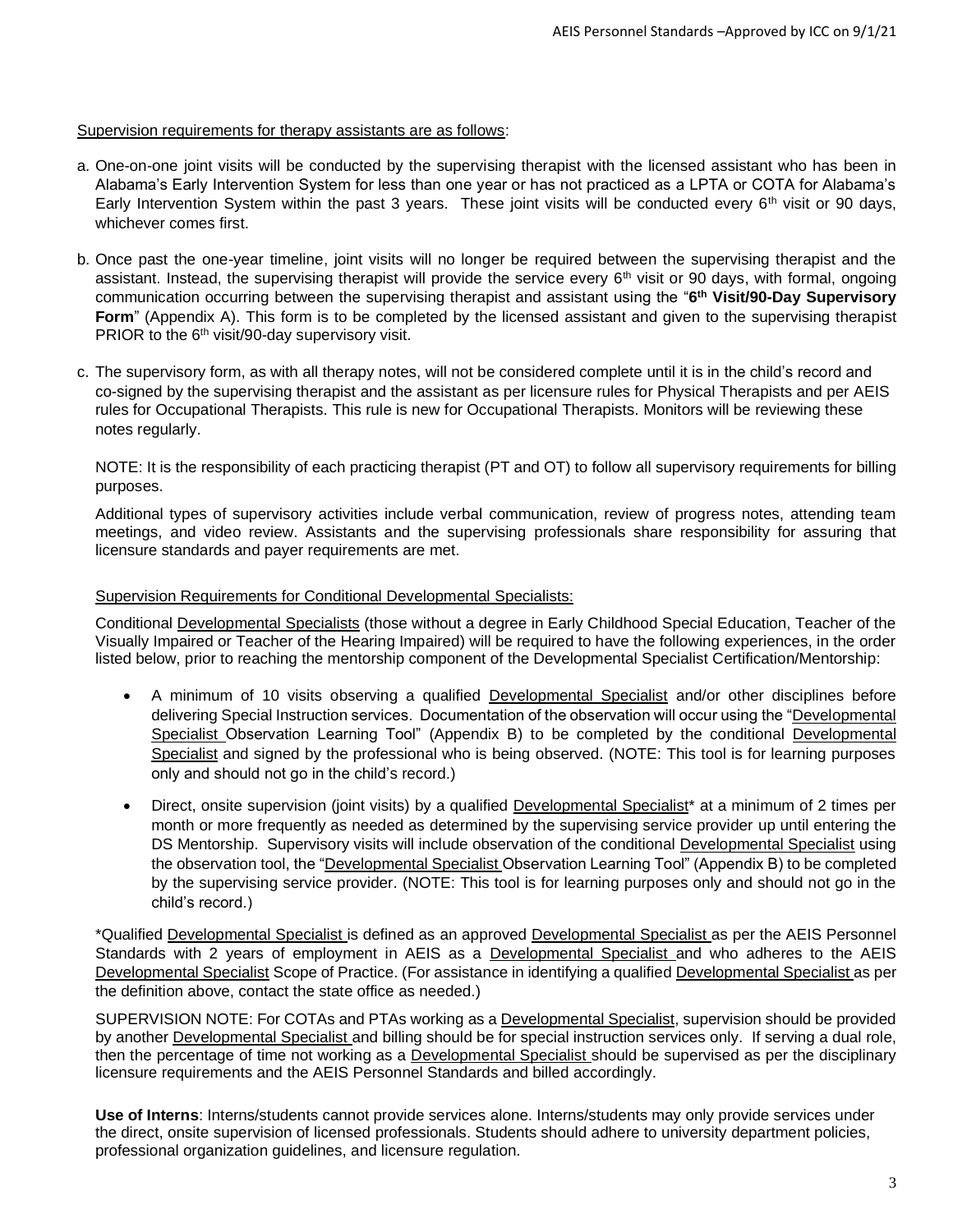#### Conditional Approval for Developmental Specialists:

Individuals wanting to provide special instruction services within AEIS must have a degree in Early Childhood Special Education, Teacher of the Visually Impaired, or Teacher of the Hearing Impaired. Individuals without a degree in one of these areas would, upon the recommendation by the Personnel Review Committee (within 10 business days) and approval by the AEIS State Office, be eligible for employment in AEIS and considered a "Conditional Developmental Specialist".

#### Conditional Candidates:

An individual falling within the "Conditional" category for Developmental Specialist Services must meet personnel standards under one of the 17 deliverable services (excluding Transportation services) as determined by the AEIS state office based on the recommendation of the Personnel Review Committee. **The candidate's official college transcript documenting his or her degree must be submitted to the state office for review.**

Should the "Conditional" candidate be approved, then**, in accordance with the** Developmental Specialist **supervision requirements as described above**, they may provide special instruction services for up to 6 months from initial employment in AEIS while working towards the completion of the Developmental Specialist Certification/Mentorship (unless obtaining special permission from the state office). **The candidate must enroll in the Developmental Specialist Certification/Mentorship process upon hire after completion of the application and will have 6 months to complete the process**. The 6 month timeline does not restart upon employment with a different AEIS program. Inquiries and documents for review should be submitted to AEIS State Office, 602 S. Lawrence Street, Montgomery, AL 36104.

Any individual employed by an AEIS program who meets personnel standards for one or more of the 17 deliverable services (excluding Transportation services) may participate in the Developmental Specialist Certification//Mentorship with approval by the state office. In order to be approved for enrollment in the workshop, a copy of their official college transcript must be submitted to the state office for confirmation of their degree.

#### ADRS Early Intervention Vendor applicants:

Individuals wishing to apply as a "Conditional" Developmental Specialist for ADRS Early Intervention through the District Offices must complete the AEIS Vendor Application (available for download on the AEIS website at [www.rehab.alabama.gov/ei\)](about:blank) and submit the application along with official transcripts to the state office for confirmation. If approved, **the candidate must enroll in the** Developmental Specialist Certification//Mentorship **upon hire**.

#### Specialists from Other States:

An individual from outside of Alabama who is interested in being employed as a Developmental Specialist in AEIS will be determined qualified to pursue Developmental Specialist employment under the following considerations:

The individual:

- a. Has an appropriate college degree (per the AEIS Personnel Standards);
- b. Has been employed as a "Developmental Specialist" (or similar category) for a minimum of 6 months within the past 2 years in another state;
- c. Provides satisfactory job references;
- d. Provides documentation of training related to service delivery for infants, toddler with disabilities and families; and
- e. Is approved by the Personnel Review Committee as designated by the AEIS Personnel Subcommittee.

The same documents as listed above must be submitted to the state office for review.

Request for exemption from Developmental Specialist Certification//Mentorship:

An individual falling within the "Conditional" category for Developmental Specialist services through AEIS (i.e., other than Early Childhood Special Education, Teacher of the Visually Impaired or Teacher of the Hearing Impaired) who requests a waiver from the Developmental Specialist Certification/Mentorship must submit the following records to be reviewed by the Personnel Review Committee:

- a. Early Intervention Experience form (located in Appendix C)
- b. Resume or Vita
- c. Official college transcript

The Personnel Review committee will examine the records of each individual requesting an exemption and make a determination within 10 days of submission as to whether the Developmental Specialist Certification/Mentorship will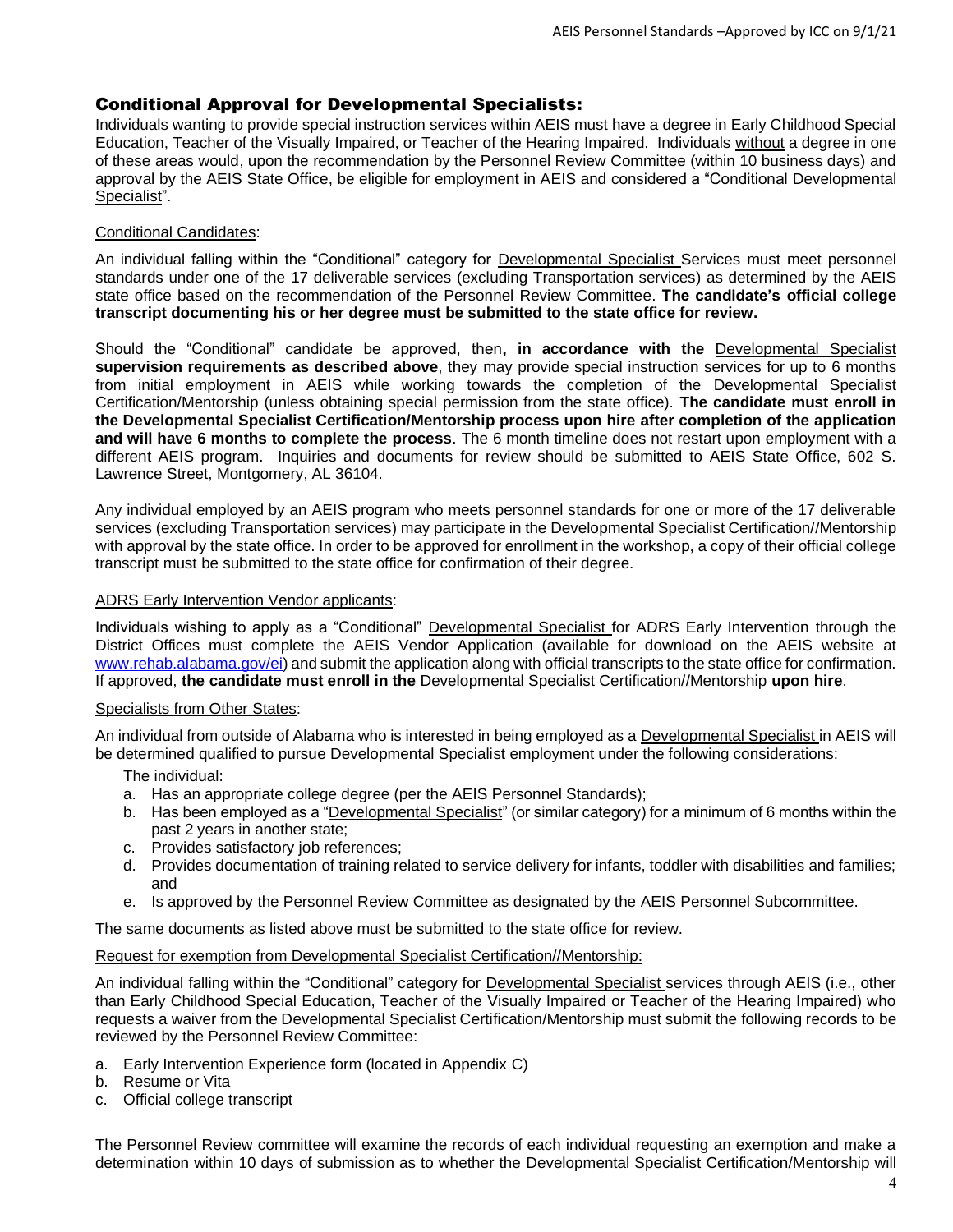be waived.

The Personnel Review Committee will include:

1 professional (with Developmental Specialist experience) from the Personnel Subcommittee

- 1 invited ECSE professional from the university level
- 1 invited EI Professional provider working in the field
- 1 state office liaison (ADRS, DMH, AIDB)
- 1 state office liaison (ADRS, DMH, AIDB)

Request for review of transcripts and experience for employment:

Individuals with a degree that does not meet personnel standards may submit:

- Early Intervention Experience form (located in Appendix C)
- Resume or Vita
- Official college transcript

The Personnel Review committee will review the records/documentation of each individual requesting consideration for employment and make a determination within 10 days of submission as to whether the degree/experience meets personnel standards.

The Personnel Review Committee will include:

- 1 professional (with Developmental Specialist experience) from the Personnel Subcommittee
- 1 invited ECSE professional from the university level
- 1 invited professional provider working in the field
- 1 State Office Liaison (ADRS, DMH, AIDB)
- 1 State Office Liaison (ADRS, DMH, AIDB)

#### Evaluator Qualifications:

Individuals providing evaluations to determine eligibility under AEIS must submit documentation to their supervisor of the following criteria which will be reviewed through the PAR process. For vendors applying as evaluators, documentation of completion of all the following criteria must be submitted along with their vendor application. All criteria must be met.

- a. Meets personnel standards for one of the EI services.
- b. Has had child development course work that includes infants and toddlers or has completed the Developmental Specialist Certification/Mentorship.
- c. Has had training or course work on the specific tool(s) to be used and is in conformity with test protocol requirements for administering the test (to be monitored through the PAR process).
- d. Has completed a minimum of 1 observation (by a mentor approved by state office) administering the tool(s) and a minimum of 1 supervised administration of the tool(s) (by a mentor approved by the state office). The Evaluator Checklist will be used by the mentor to document that this requirement has been completed (available on the AEIS website).

**Use of Paraprofessionals as Evaluators**: As per the requirements under each disciplinary section of the personnel standards, paraprofessionals are not eligible to serve as evaluators for AEIS, except under Nursing Services where assessment of health status for the provision of nursing care is allowed. The use of paraprofessionals for service delivery is defined within each service delivery category, none of which involve the performance of evaluations.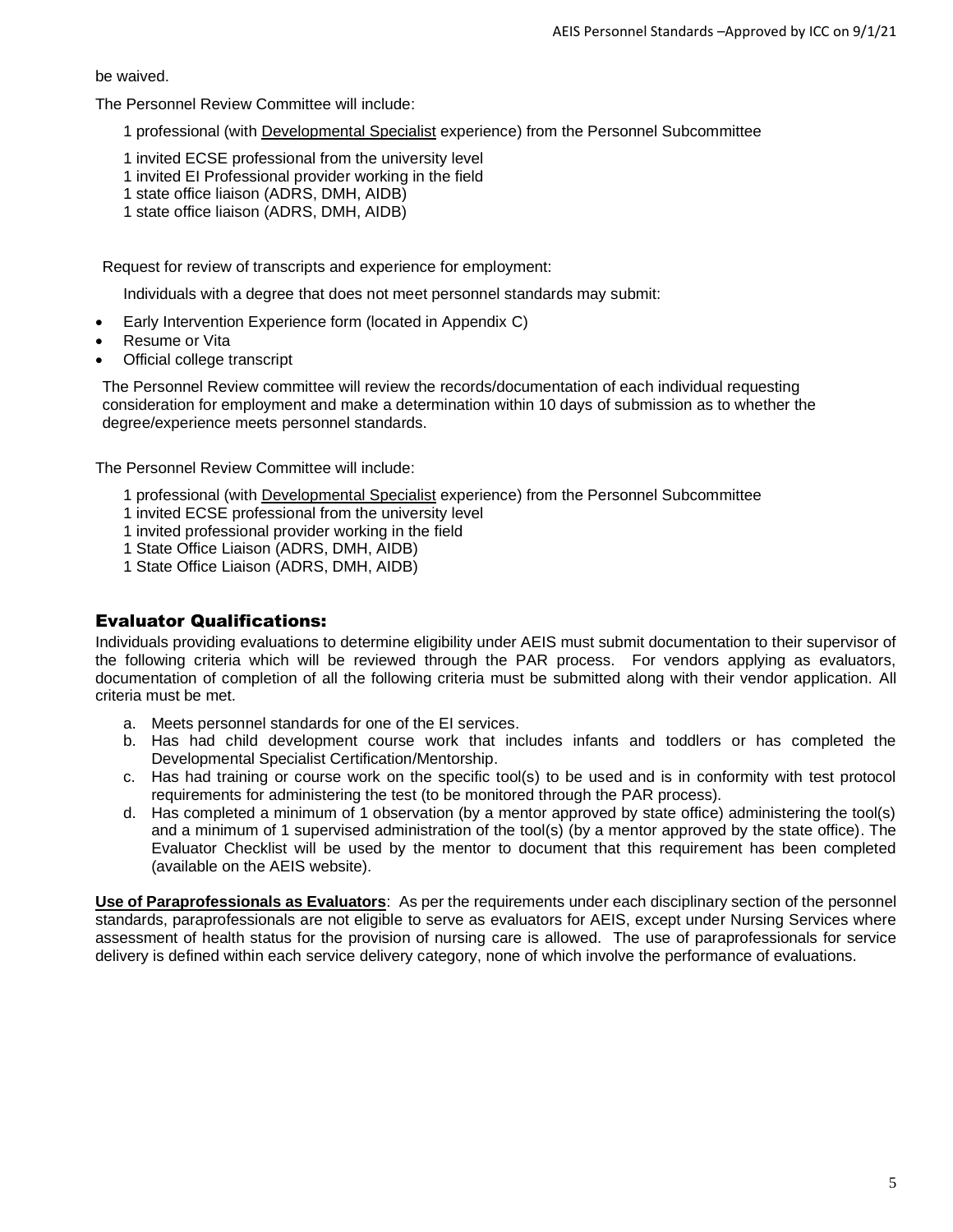#### **Requirements for Individuals Delivering Early Intervention Services**

**Minimum Qualifications**: To meet minimum standards, individuals must possess a degree/license/certificate equal to or higher than the minimum requirements listed below. Discipline-specific requirements for billing purposes may vary per funding source*.*

#### **1. Assistive Technology**

|                         | <b>DISCIPLINE</b>                                   | <b>EDUCATIONAL CREDENTIALS</b>                                                                       | <b>CERTIFICATION/LICENSURE</b>                                                                                                                                                                                                                                                                                                                                  |
|-------------------------|-----------------------------------------------------|------------------------------------------------------------------------------------------------------|-----------------------------------------------------------------------------------------------------------------------------------------------------------------------------------------------------------------------------------------------------------------------------------------------------------------------------------------------------------------|
| <b>AUDIOLOGY</b>        | Audiologist                                         | Doctoral Degree plus 4 <sup>th</sup> year internship<br>(for new licenses beginning January<br>2007) | Licensed by the Alabama Board of<br>Examiners in Speech/ Language Pathology<br>and Audiology (unless exempt from<br>licensure).                                                                                                                                                                                                                                 |
|                         | Early Childhood Educator: ECE                       | Bachelor's degree in Early Childhood<br>Education                                                    |                                                                                                                                                                                                                                                                                                                                                                 |
|                         | Early Childhood Special Educator: ECSE              | Bachelor's degree in Early Childhood<br>Special Education                                            |                                                                                                                                                                                                                                                                                                                                                                 |
| EDUCATION               | Education for Hearing Impairment: HI                | Bachelor's degree in Education of the<br>Hearing Impaired                                            |                                                                                                                                                                                                                                                                                                                                                                 |
|                         | Education for Visual Impairment: VI                 | Bachelor's degree in Education of the<br>Visually Impaired                                           |                                                                                                                                                                                                                                                                                                                                                                 |
|                         | <b>Elementary Educator</b>                          | Bachelor's degree in Elementary<br>Education                                                         |                                                                                                                                                                                                                                                                                                                                                                 |
|                         | Special Educator                                    | Bachelor's Degree in Special<br>Education, Collaborative Teacher                                     |                                                                                                                                                                                                                                                                                                                                                                 |
| MEDICINE                | Physician                                           |                                                                                                      | Licensed Doctor of Medicine (MD)<br>*Physician Assistant and Certified Registered<br>Nurse Practitioner within their scope of<br>practice in Alabama                                                                                                                                                                                                            |
|                         | Physician Assistant                                 |                                                                                                      | M.S.P.A.S., Licensed as PA in Alabama                                                                                                                                                                                                                                                                                                                           |
| NURSING                 | Certified Registered Nurse Practitioner:<br>CRNP-RN | Bachelor's degree in Nursing                                                                         | Licensed as a registered nurse by the<br>Alabama Board of Nursing (ABN); completion<br>of an organized program of nursing education<br>at the graduate level for advanced practice<br>roles; certified by the ABN in the practice of<br>advanced practice nursing; and subject to<br>collaborative practice agreements with an<br>Alabama physician (MD or DO). |
|                         | Clinical Nurse Specialist: CNS - RN                 | Bachelor's degree in Nursing                                                                         | Licensed as a registered nurse by the<br>Alabama Board of Nursing (ABN); completion<br>of an organized program of nursing education<br>at the graduate level for advanced practice<br>roles; and certified by the ABN in the practice<br>of advanced practice nursing                                                                                           |
|                         | Licensed Practical Nurse<br><b>Supervised</b>       | <b>Practical Nursing</b>                                                                             | Licensed by the Alabama Board of Nursing<br>(supervised by RN or physician as it pertains<br>to nursing services)                                                                                                                                                                                                                                               |
|                         | <b>RN</b>                                           | <b>BSN Bachelor's Degree</b>                                                                         | Licensed as a registered nurse by the<br>Alabama Board of Nursing                                                                                                                                                                                                                                                                                               |
| Σ<br>ంర<br>$\circ$      | Orientation/Mobility Specialist: OMS                | Bachelor's degree in Visual Impairment                                                               | Certification in O & M by the Association for<br>Education and Rehabilitation of the Blind and<br>Visually Impaired                                                                                                                                                                                                                                             |
|                         | Occupational Therapist                              | Occupational Therapy                                                                                 | Occupational Therapist licensed by Alabama<br>Board of Occupational Therapy (ASBOT)                                                                                                                                                                                                                                                                             |
| OCCUPATION<br>ALTHERAPY | Occupational Therapy Assistant:<br>COTA             | Associate Degree                                                                                     | Licensed by Alabama Board of Occupational<br>Therapy (ASBOT), and supervised by a<br>licensed Occupational Therapist as required<br>by the AL Board of OT and the AEIS                                                                                                                                                                                          |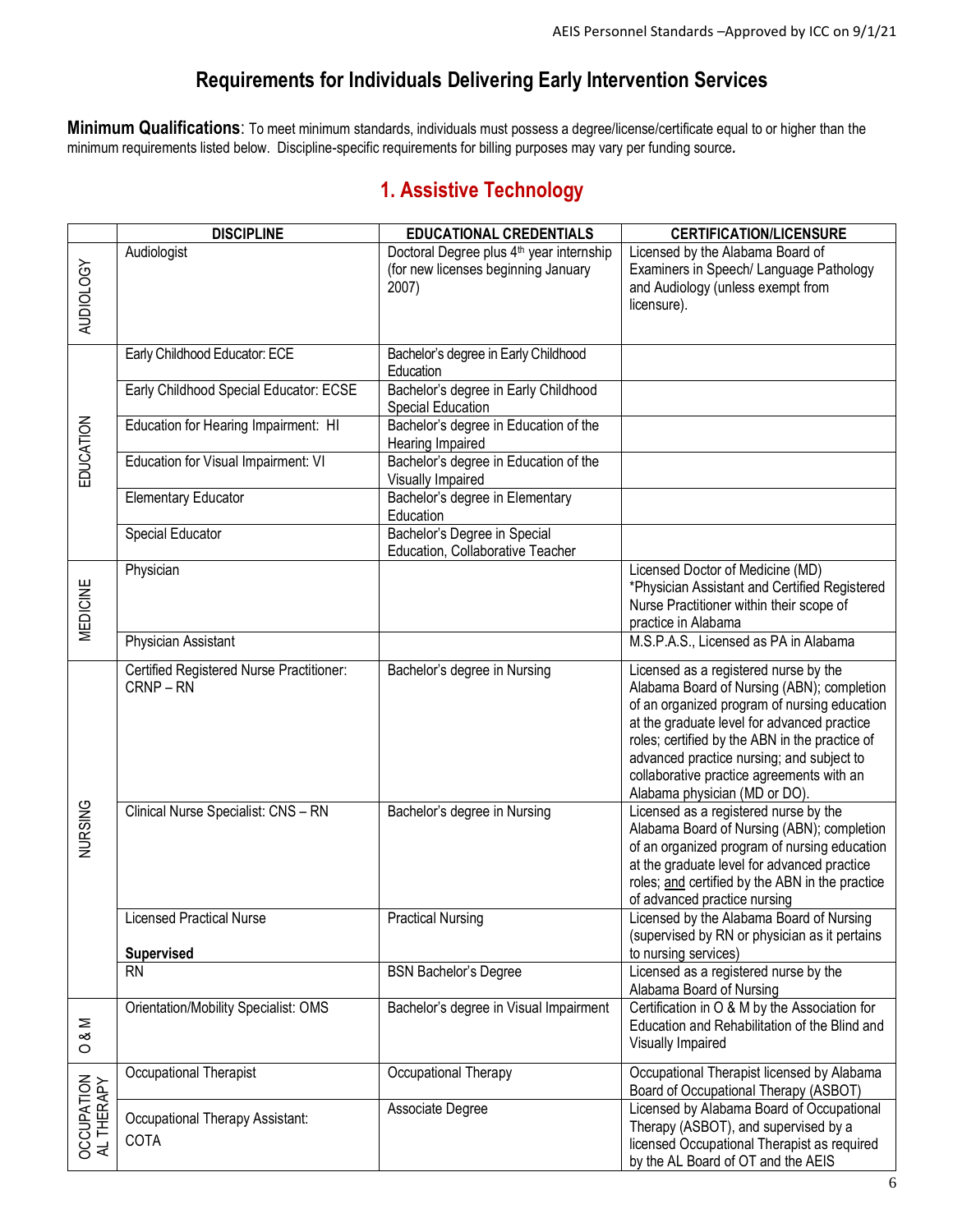|                               | <b>DISCIPLINE</b>                           | <b>EDUCATIONAL CREDENTIALS</b>                                                                                                                                                                              | <b>CERTIFICATION/LICENSURE</b>                                                               |
|-------------------------------|---------------------------------------------|-------------------------------------------------------------------------------------------------------------------------------------------------------------------------------------------------------------|----------------------------------------------------------------------------------------------|
|                               | <b>Supervised</b>                           |                                                                                                                                                                                                             | Personnel Standards.                                                                         |
|                               | Physical Therapist: PT                      | Physical Therapy                                                                                                                                                                                            | Physical Therapist licensed by Alabama<br>Board of Physical Therapy                          |
| <b>HYSICAL</b>                | Physical Therapist Assistant: PTA           | Associate Degree                                                                                                                                                                                            | Licensed by Alabama Board of Physical<br>Therapy, and supervised by a licensed               |
| THERAPY                       | <b>Supervised</b>                           |                                                                                                                                                                                                             | Physical Therapist as required by the AL<br>Board of PT and the AEIS Personnel<br>Standards. |
|                               | <b>Rehabilitation Counselor</b>             | Master's Degree in Rehabilitation<br>Counseling                                                                                                                                                             |                                                                                              |
| REHABILITATION<br>SPECIALISTS | Rehabilitation Technology Specialist: RTS I | Bachelor's degree in rehabilitation<br>engineering, industrial design,<br>biomedical engineering, electrical<br>engineering, industrial engineering,<br>mechanical engineering, or closely<br>related field |                                                                                              |
|                               | Speech/Language Pathologist: SLP            |                                                                                                                                                                                                             | Certificate of Clinical Competence in<br>Speech/Language Pathology and licensed by           |
| PATHOLOGY                     |                                             |                                                                                                                                                                                                             | the Alabama Board of Examiners for                                                           |
| SPEECH                        |                                             |                                                                                                                                                                                                             | Speech/Language Pathology and Audiology<br>(unless exempt from licensure) OR in clinical     |
|                               |                                             |                                                                                                                                                                                                             | fellowship year with supervision in                                                          |
|                               |                                             |                                                                                                                                                                                                             | accordance with ASHA guidelines                                                              |
|                               | Ophthalmologist                             |                                                                                                                                                                                                             | Licensed Doctor of Medicine (MD) and<br>Licensed Ophthalmologist in Alabama                  |
| <b>SPECIALISTS</b><br>VISION  | Optometrist                                 |                                                                                                                                                                                                             | Licensed Optometrist in Alabama                                                              |

## **2. Audiology**

|                  | <b>DISCIPLINE</b>                | <b>EDUCATIONAL CREDENTIALS</b>                                                                       | <b>CERTIFICATION/LICENSURE</b>                                                                                                                                                                                                                                                                 |
|------------------|----------------------------------|------------------------------------------------------------------------------------------------------|------------------------------------------------------------------------------------------------------------------------------------------------------------------------------------------------------------------------------------------------------------------------------------------------|
| <b>AUDIOLOGY</b> | Audiology                        | Doctoral Degree plus 4 <sup>th</sup> year internship<br>(for new licenses beginning January<br>2007) | Licensed by the Alabama Board of Examiners<br>in Speech/ Language Pathology and<br>Audiology (unless exempt from licensure).                                                                                                                                                                   |
| PHYSICIANS       | Physician<br>Physician Assistant |                                                                                                      | Licensed Doctor of Medicine (MD)<br>*Physician Assistant and Certified Registered<br>Nurse Practitioner within their scope of<br>practice in Alabama<br>M.S.P.A.S., Licensed as PA in Alabama                                                                                                  |
|                  |                                  |                                                                                                      |                                                                                                                                                                                                                                                                                                |
| 임<br>5           | Speech/Language Pathology: SLP   |                                                                                                      | Certificate of Clinical Competence in<br>Speech/Language Pathology and licensed by<br>the Alabama Board of Examiners for<br>Speech/Language Pathology and Audiology<br>(unless exempt from licensure) OR in clinical<br>fellowship year with supervision in accordance<br>with ASHA guidelines |

## **3A. Family Training/Home Visits**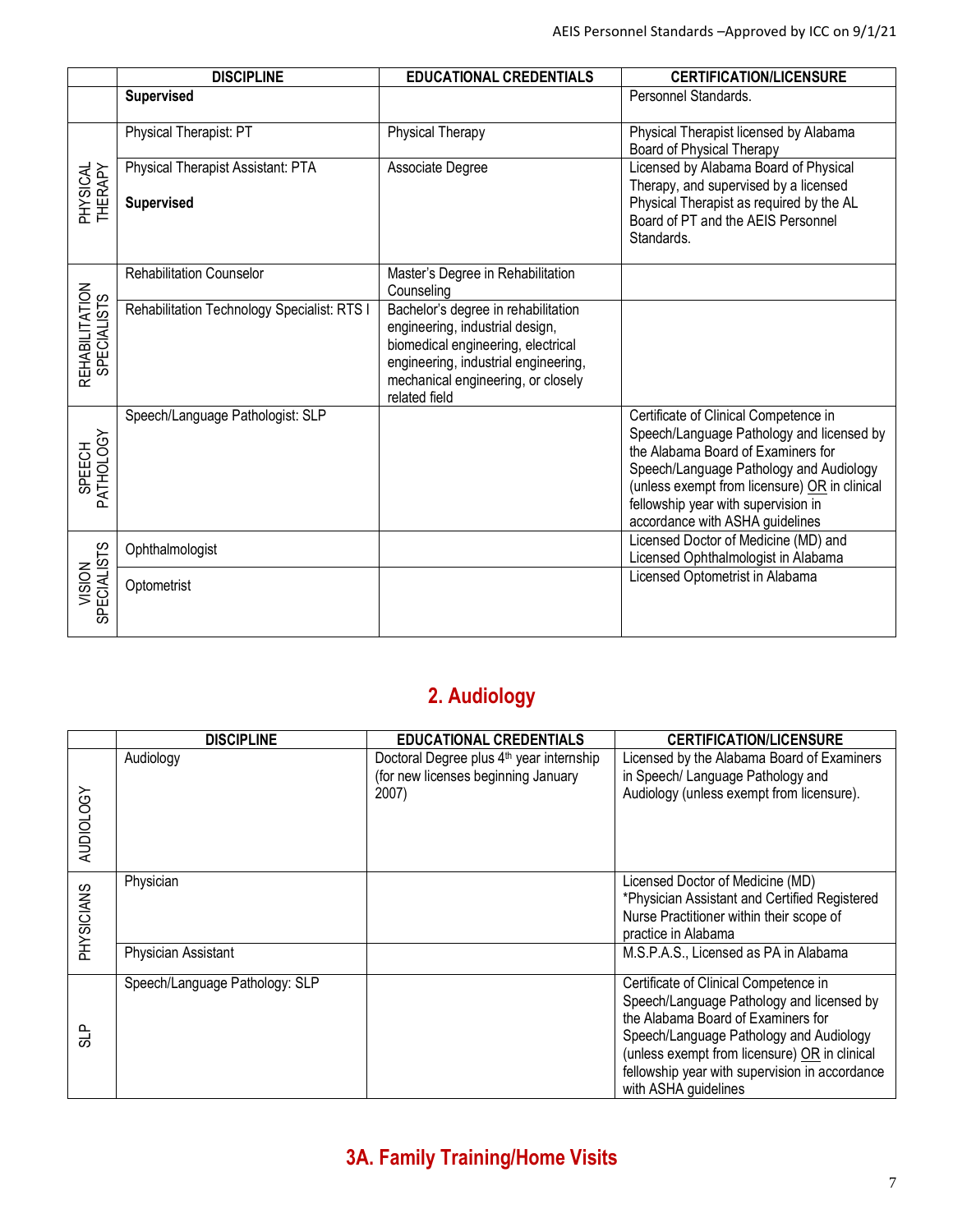Other related degrees may be considered and approved for Family Training/Home Visits as determined by the AEIS State Office.

|                          | <b>DISCIPLINE</b>                                                                                                       | <b>EDUCATIONAL CREDENTIALS</b>                                                    | <b>CERTIFICATION/LICENSURE</b> |
|--------------------------|-------------------------------------------------------------------------------------------------------------------------|-----------------------------------------------------------------------------------|--------------------------------|
| AUDIOLOGY                | Audiologist<br>Prerequisite: Special Instruction<br>Workshop/Mentorship                                                 | Bachelor's degree in Audiology                                                    | <b>NA</b>                      |
| 으로<br>이트<br>그리           | Child Development: CD<br>Prerequisite: Special Instruction<br>Workshop/Mentorship                                       | Bachelor's degree in Child Development                                            | <b>NA</b>                      |
| COUNSELIN                | Counselor<br>Prerequisite: Special Instruction<br>Workshop/Mentorship                                                   | Bachelor's degree in counseling                                                   | <b>NA</b>                      |
|                          | Early Childhood Educator: ECE<br>Prerequisite: Special Instruction<br>Workshop/Mentorship                               | Bachelor's degree in Early Childhood<br>Education                                 | <b>NA</b>                      |
|                          | Early Childhood Special Educator: ECSE                                                                                  | Bachelor's degree or Certification in Early<br><b>Childhood Special Education</b> | <b>NA</b>                      |
|                          | Teacher of the Hearing Impaired: HI                                                                                     | Bachelor's degree in Education of the<br>Hearing Impaired                         | <b>NA</b>                      |
| EDUCATION                | Teacher of the Visually Impaired: VI                                                                                    | Bachelor's degree in Education of the<br>Visually Impaired                        | <b>NA</b>                      |
|                          | <b>Elementary Educator</b><br>Prerequisite: Special Instruction<br>Workshop/Mentorship                                  | Bachelor's degree in Elementary Education                                         | <b>NA</b>                      |
|                          | Special Educator<br>Prerequisite: Special Instruction<br>Workshop/Mentorship                                            | Bachelor's Degree in Special Education,<br><b>Collaborative Teacher</b>           | <b>NA</b>                      |
| MUSIC<br>THERAPY         | <b>Music Therapist</b><br>Prerequisite: Special Instruction<br>Workshop/Mentorship                                      | Bachelor's degree in music therapy<br>curriculum                                  | <b>NA</b>                      |
|                          | Certified Registered Nurse Practitioner: CRNP-<br><b>RN</b><br>Prerequisite: Special Instruction<br>Workshop/Mentorship | Bachelor's degree in Nursing                                                      | NA                             |
| NURSING                  | Clinical Nurse Specialist: CNS - RN Prerequisite:<br>Special Instruction Workshop/Mentorship                            | Bachelor's degree in Nursing                                                      | <b>NA</b>                      |
|                          | Registered Nurse<br>Prerequisite: Special Instruction<br>Workshop/Mentorship                                            | <b>BSN Bachelor's Degree</b>                                                      | <b>NA</b>                      |
| 5                        | Occupational Therapist<br>Prerequisite: Special Instruction<br>Workshop/Mentorship                                      | Bachelor's degree in Occupational Therapy                                         | <b>NA</b>                      |
| $\frac{8}{3}$<br>$\circ$ | Orientation/Mobility Specialist: OMS<br>Prerequisite: Special Instruction<br>Workshop/Mentorship                        | Bachelor's degree in Visual Impairment                                            | <b>NA</b>                      |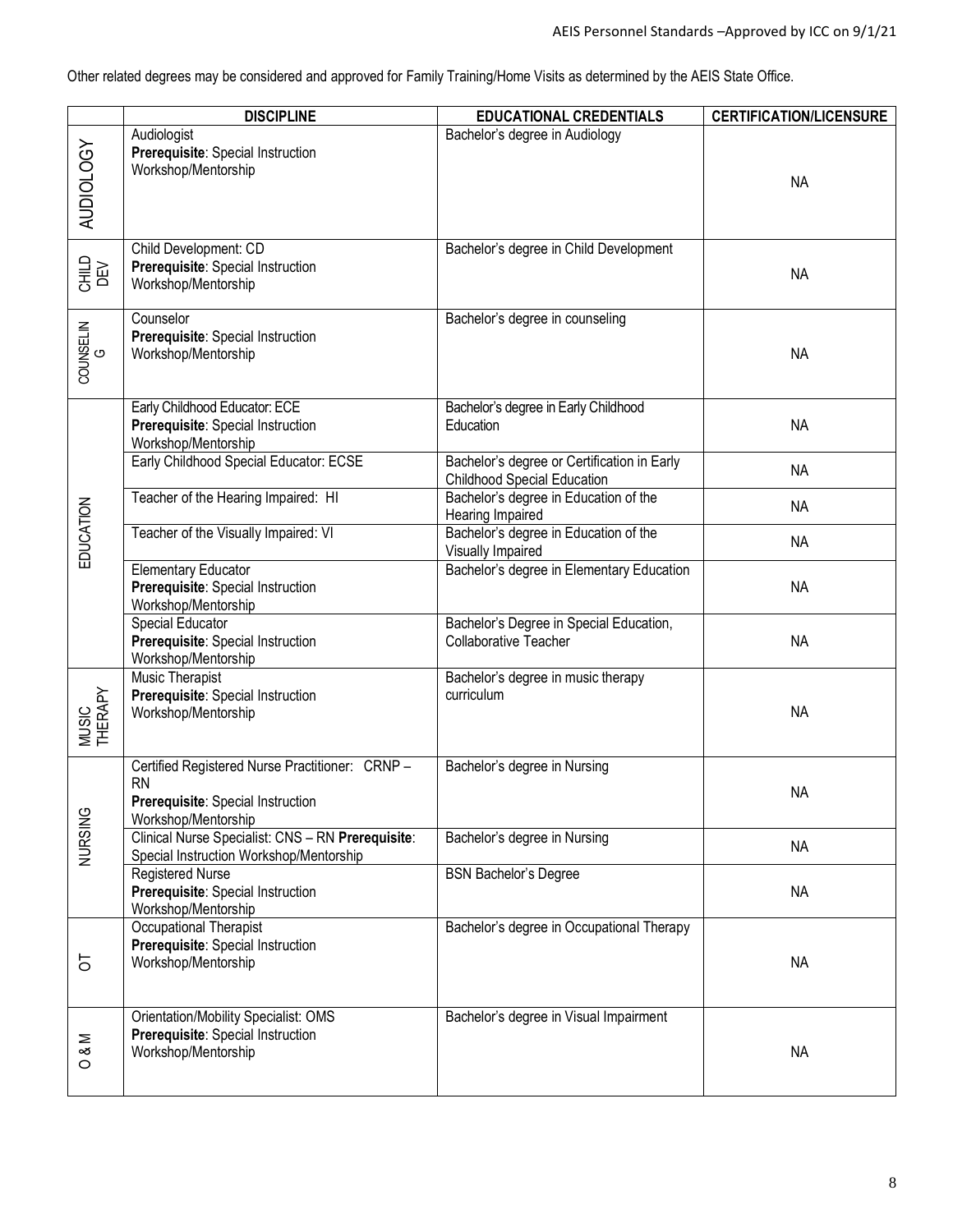|                | <b>DISCIPLINE</b>                                                                                  | <b>EDUCATIONAL CREDENTIALS</b>                                      | <b>CERTIFICATION/LICENSURE</b> |
|----------------|----------------------------------------------------------------------------------------------------|---------------------------------------------------------------------|--------------------------------|
| 눈              | <b>Physical Therapist</b><br>Prerequisite: Special Instruction<br>Workshop/Mentorship              | Bachelor's degree in Physical Therapy                               | <b>NA</b>                      |
|                | <b>Rehabilitation Counselor</b><br>Prerequisite: Special Instruction<br>Workshop/Mentorship        | Bachelor's degree in Rehabilitation<br>Counseling                   | <b>NA</b>                      |
| REHABILITATION | Rehabilitation - Disability Studies<br>Prerequisite: Special Instruction<br>Workshop/Mentorship    | Bachelor's Degree in Rehabilitation Studies<br>- Disability Studies | <b>NA</b>                      |
| PSYCHOLOGY     | Psychologist<br>Prerequisite: Special Instruction<br>Workshop/Mentorship                           | Bachelor's Degree in Psychology                                     | <b>NA</b>                      |
| SOCIAL<br>WORK | Social Worker<br>Prerequisite: Special Instruction<br>Workshop/Mentorship                          | Bachelor's Degree in Social Work                                    | <b>NA</b>                      |
| SOCIOLOGY      | Sociology<br>Prerequisite: Special Instruction<br>Workshop/Mentorship                              | Bachelor's Degree in Sociology                                      | <b>NA</b>                      |
| SPEECH         | Speech/Language Pathologiy<br>Prerequisite: Special Instruction<br>Workshop/Mentorship             | Bachelor's degree in Speech/Language<br>Pathology                   | <b>NA</b>                      |
|                | <b>Communication Science/Disorders</b><br>Prerequisite: Special Instruction<br>Workshop/Mentorship | Bachelor's Degree in Communication<br>Science and Disorders.        | <b>NA</b>                      |

## **3B. Counseling**

|                                   | <b>DISCIPLINE</b>                                        | <b>EDUCATIONAL CREDENTIALS</b>                                                                                                                                                                                                    | <b>CERTIFICATION/LICENSURE</b>                                                                                                                                                                   |
|-----------------------------------|----------------------------------------------------------|-----------------------------------------------------------------------------------------------------------------------------------------------------------------------------------------------------------------------------------|--------------------------------------------------------------------------------------------------------------------------------------------------------------------------------------------------|
| COUNSELERS                        | Associate Licensed Counselor:<br><b>ALC</b>              | Master's degree or above in counseling,                                                                                                                                                                                           | Six months supervised experience as an<br>Associate Licensed Counselor in Alabama by a<br>qualified Supervising Licensed Professional<br>Counselor, and passage of Board approved<br>examination |
|                                   | Licensed Professional Counselor LPC                      | Master's or Doctoral Degree in<br>Counseling from a CACREP or CORE<br>accredited program                                                                                                                                          | 3000 hours supervised experience in<br>professional counseling with Board approved<br>supervision, and passage of Board approved<br>examination                                                  |
| MARRIAGE AND FAMILY<br>THERAPISTS | Licensed Marriage & Family Therapist:<br><b>LMFT</b>     | Masters or Doctoral Degree in Marriage<br>and Family Therapy and completion of<br>12 month internship as per Board<br>approved rules and regulations plus<br>passage of marriage and family therapy<br>Board approved examination | 2 years post-degree full time experience, 200<br>hours post degree supervision, and 1000 post<br>degree direct client hours                                                                      |
|                                   | Marriage & Family Therapy Associate<br><b>Supervised</b> | Masters or Doctoral Degree in Marriage<br>and Family Therapy and completion of<br>12month internship as per Board<br>approved rules and regulations                                                                               |                                                                                                                                                                                                  |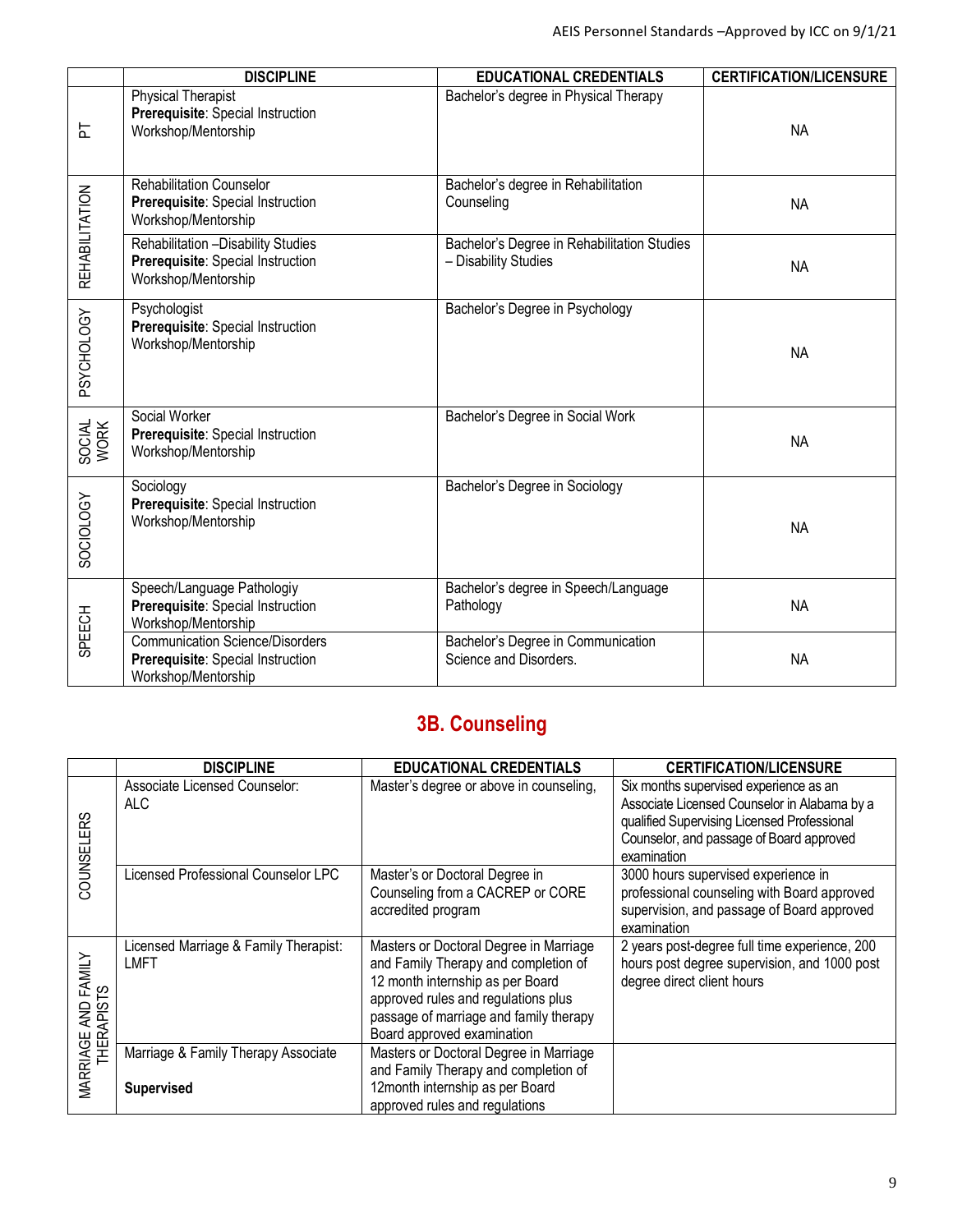|                   | <b>DISCIPLINE</b>                                      | <b>EDUCATIONAL CREDENTIALS</b>                                                                          | <b>CERTIFICATION/LICENSURE</b>                                                                                                   |
|-------------------|--------------------------------------------------------|---------------------------------------------------------------------------------------------------------|----------------------------------------------------------------------------------------------------------------------------------|
| PSYCHOLOGY        | Psychology: Licensed Psychologist                      | Ph.D.                                                                                                   | Licensed by Alabama Board of Examiners in<br>Psychology with coursework and supervised<br>experience in area of child and family |
| <b>REHAB</b>      | <b>Rehabilitation Counselor</b>                        | Master's Degree in Rehabilitation<br>Counseling                                                         | <b>Rehabilitation Counselor</b>                                                                                                  |
| SOCIAL<br>WORKERS | Social Work: Licensed Graduate Social<br>Worker: LGSW  | Master's degree in Social Work from a<br>program accredited by the Council on<br>Social Work Education. | NOTE: LGSW must be supervised by a LCSW<br>for two years to obtain board approval to take<br>the LCSW exam.                      |
|                   | Social Work: Licensed Certified Social<br>Worker: LCSW | Master's degree in Social Work from a<br>program accredited by the Council on<br>Social Work Education. |                                                                                                                                  |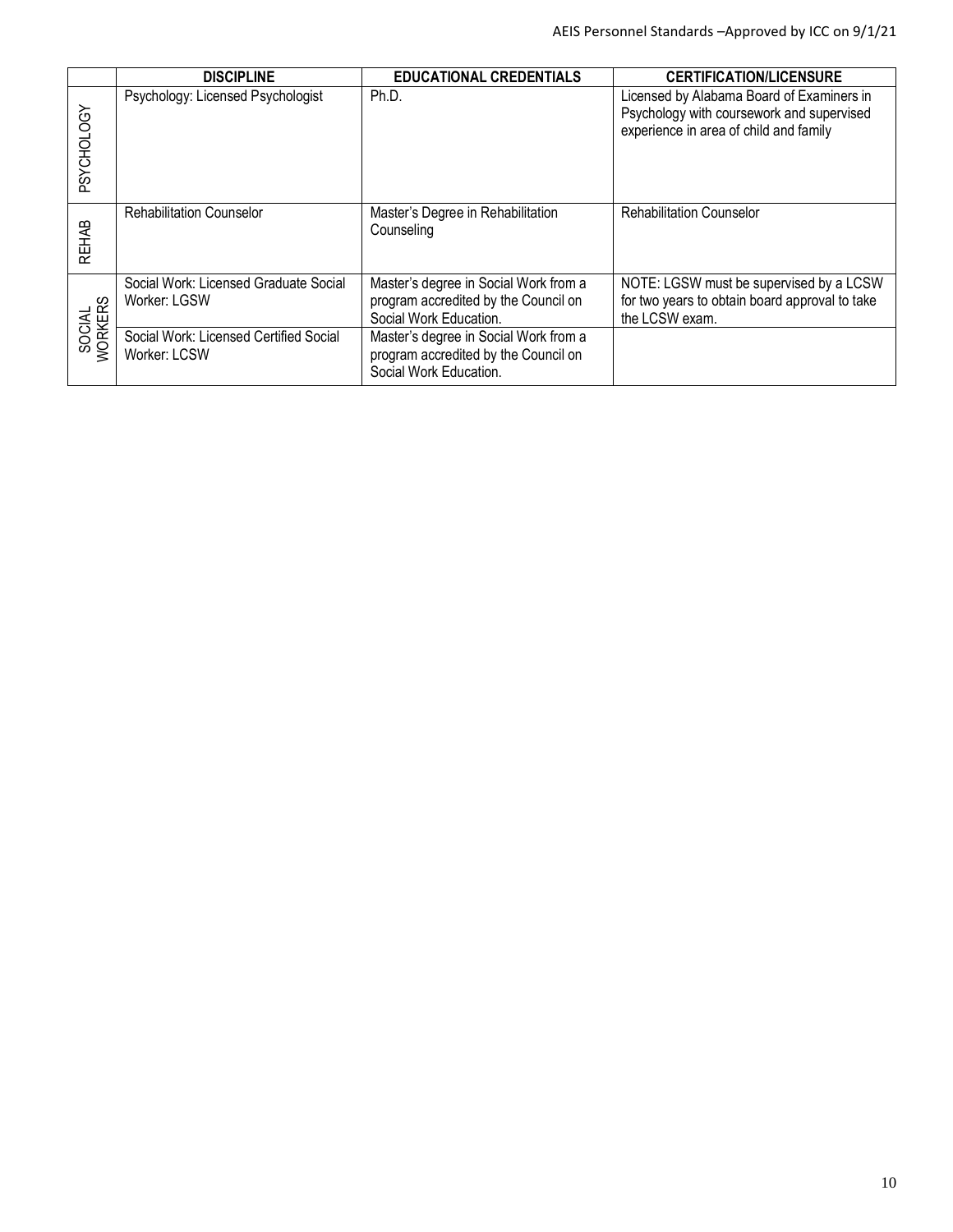## **4. Health**

|               | <b>DISCIPLINE</b>                                    | <b>EDUCATIONAL CREDENTIALS</b> | <b>CERTIFICATION/LICENSURE</b>                                                                                                                                                                                                                                                                                                                                  |
|---------------|------------------------------------------------------|--------------------------------|-----------------------------------------------------------------------------------------------------------------------------------------------------------------------------------------------------------------------------------------------------------------------------------------------------------------------------------------------------------------|
| NRILIEN       | Dietitian: RD                                        | Bachelor's degree in Nutrition | Licensed by Alabama Board of Examiners for<br><b>Dietitian/Nutrition Practice</b>                                                                                                                                                                                                                                                                               |
| PHYSICIANS    | Physician                                            |                                | Licensed Doctor of Medicine (MD)<br>*Physician Assistant and Certified Registered<br>Nurse Practitioner within their scope of practice<br>in Alabama                                                                                                                                                                                                            |
|               | Physician Assistant                                  |                                | M.S.P.A.S., Licensed as PA in Alabama                                                                                                                                                                                                                                                                                                                           |
|               | Certified Registered Nurse Practitioner:<br>CRNP-RN  | Bachelor's degree in Nursing   | Licensed as a registered nurse by the Alabama<br>Board of Nursing (ABN); completion of an<br>organized program of nursing education at the<br>graduate level for advanced practice roles;<br>certified by the ABN in the practice of<br>advanced practice nursing; and subject to<br>collaborative practice agreements with an<br>Alabama physician (MD or DO). |
| <b>NURSES</b> | Clinical Nurse Specialist: CNS - RN                  | Bachelor's degree in Nursing   | Licensed as a registered nurse by the Alabama<br>Board of Nursing (ABN); completion of an<br>organized program of nursing education at the<br>graduate level for advanced practice roles; and<br>certified by the ABN in the practice of<br>advanced practice nursing                                                                                           |
|               | <b>Licensed Practical Nurse</b><br><b>Supervised</b> | <b>Practical Nursing</b>       | Licensed by the Alabama Board of Nursing<br>(supervised by RN or physician as it pertains to<br>nursing services)                                                                                                                                                                                                                                               |
|               | <b>RN</b>                                            | <b>BSN Bachelor's Degree</b>   | Licensed as a registered nurse by the Alabama<br>Board of Nursing                                                                                                                                                                                                                                                                                               |

## **5. Medical**

|               | <b>DISCIPLINE</b>                                   | <b>EDUCATIONAL CREDENTIALS</b> | <b>CERTIFICATION/LICENSURE</b>                                                                                                                                                                                                                                                                                                                                  |
|---------------|-----------------------------------------------------|--------------------------------|-----------------------------------------------------------------------------------------------------------------------------------------------------------------------------------------------------------------------------------------------------------------------------------------------------------------------------------------------------------------|
| PHYSICIANS    | Physician                                           |                                | Licensed Doctor of Medicine (MD)<br>*Physician Assistant and Certified Registered<br>Nurse Practitioner within their scope of practice<br>in Alabama                                                                                                                                                                                                            |
|               | Physician Assistant                                 |                                | M.S.P.A.S., Licensed as PA in Alabama                                                                                                                                                                                                                                                                                                                           |
| <b>NURSES</b> | Certified Registered Nurse Practitioner:<br>CRNP-RN | Bachelor's degree in Nursing   | Licensed as a registered nurse by the Alabama<br>Board of Nursing (ABN); completion of an<br>organized program of nursing education at the<br>graduate level for advanced practice roles;<br>certified by the ABN in the practice of<br>advanced practice nursing; and subject to<br>collaborative practice agreements with an<br>Alabama physician (MD or DO). |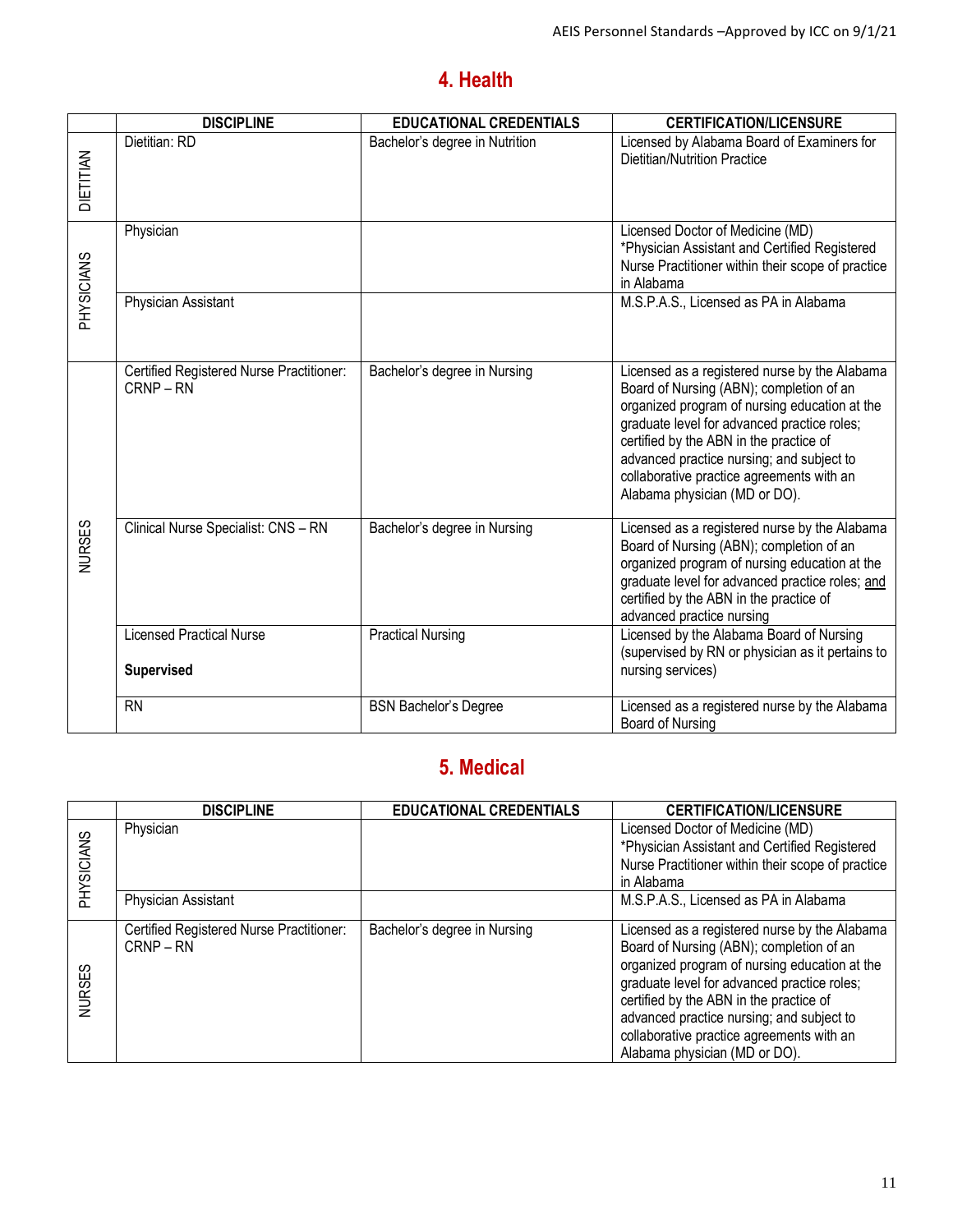## **6. Nursing**

|               | <b>DISCIPLINE</b>                                    | <b>EDUCATIONAL CREDENTIALS</b> | <b>CERTIFICATION/LICENSURE</b>                                                                                                                                                                                                                                                                                                                                  |
|---------------|------------------------------------------------------|--------------------------------|-----------------------------------------------------------------------------------------------------------------------------------------------------------------------------------------------------------------------------------------------------------------------------------------------------------------------------------------------------------------|
|               | Certified Registered Nurse Practitioner:<br>CRNP-RN  | Bachelor's degree in Nursing   | Licensed as a registered nurse by the Alabama<br>Board of Nursing (ABN); completion of an<br>organized program of nursing education at the<br>graduate level for advanced practice roles;<br>certified by the ABN in the practice of<br>advanced practice nursing; and subject to<br>collaborative practice agreements with an<br>Alabama physician (MD or DO). |
| <b>VURSES</b> | Clinical Nurse Specialist: CNS - RN                  | Bachelor's degree in Nursing   | Licensed as a registered nurse by the Alabama<br>Board of Nursing (ABN); completion of an<br>organized program of nursing education at the<br>graduate level for advanced practice roles; and<br>certified by the ABN in the practice of<br>advanced practice nursing                                                                                           |
|               | <b>Licensed Practical Nurse</b><br><b>Supervised</b> | <b>Practical Nursing</b>       | Licensed by the Alabama Board of Nursing<br>(supervised by RN or physician as it pertains to<br>nursing services)                                                                                                                                                                                                                                               |
|               | <b>RN</b>                                            | <b>BSN Bachelor's Degree</b>   | Licensed as a registered nurse by the Alabama<br>Board of Nursing                                                                                                                                                                                                                                                                                               |

## **7. Nutrition**

|                  | <b>DISCIPLINE</b>                                       | <b>EDUCATIONAL CREDENTIALS</b> | <b>CERTIFICATION/LICENSURE</b>                                                                                                                                                                                                                                                                                                                                  |
|------------------|---------------------------------------------------------|--------------------------------|-----------------------------------------------------------------------------------------------------------------------------------------------------------------------------------------------------------------------------------------------------------------------------------------------------------------------------------------------------------------|
| <b>DIETITIAN</b> | Dietitian: RD                                           | Bachelor's degree in Nutrition | Licensed by Alabama Board of Examiners for<br>Dietitian/Nutrition Practice                                                                                                                                                                                                                                                                                      |
|                  | Certified Registered Nurse Practitioner:<br>$CRNP - RN$ | Bachelor's degree in Nursing   | Licensed as a registered nurse by the Alabama<br>Board of Nursing (ABN); completion of an<br>organized program of nursing education at the<br>graduate level for advanced practice roles;<br>certified by the ABN in the practice of<br>advanced practice nursing; and subject to<br>collaborative practice agreements with an<br>Alabama physician (MD or DO). |
| <b>NURSES</b>    | Clinical Nurse Specialist: CNS - RN                     | Bachelor's degree in Nursing   | Licensed as a registered nurse by the Alabama<br>Board of Nursing (ABN); completion of an<br>organized program of nursing education at the<br>graduate level for advanced practice roles; and<br>certified by the ABN in the practice of<br>advanced practice nursing                                                                                           |
|                  | <b>Licensed Practical Nurse</b>                         | <b>Practical Nursing</b>       | Licensed by the Alabama Board of Nursing<br>(supervised by RN or physician as it pertains to<br>nursing services)                                                                                                                                                                                                                                               |
|                  | <b>RN</b>                                               | <b>BSN Bachelor's Degree</b>   | Licensed as a registered nurse by the Alabama<br>Board of Nursing                                                                                                                                                                                                                                                                                               |
| <b>SNAIOISAH</b> | Physician                                               |                                | Licensed Doctor of Medicine (MD)<br>*Physician Assistant and Certified Registered<br>Nurse Practitioner within their scope of practice<br>in Alabama                                                                                                                                                                                                            |
|                  | Physician Assistant                                     |                                | M.S.P.A.S., Licensed as PA in Alabama                                                                                                                                                                                                                                                                                                                           |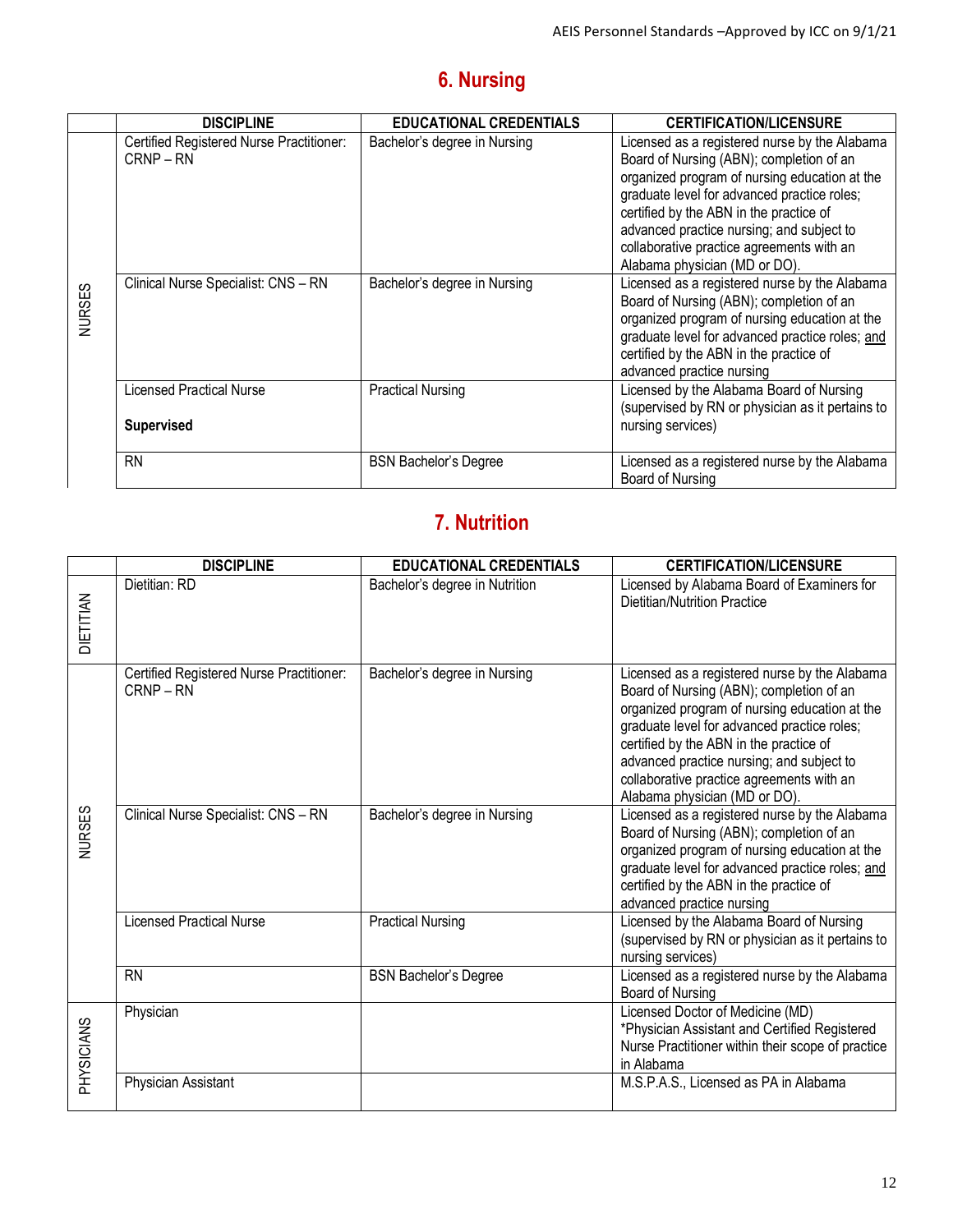## **8. Occupational Therapy**

|                                | <b>DISCIPLINE</b>                                            | <b>EDUCATIONAL CREDENTIALS</b>  | <b>CERTIFICATION/LICENSURE</b>                                                                                                                                                                |
|--------------------------------|--------------------------------------------------------------|---------------------------------|-----------------------------------------------------------------------------------------------------------------------------------------------------------------------------------------------|
|                                | Occupational Therapist                                       | Master's Degree in Occupational | Occupational Therapist licensed by Alabama                                                                                                                                                    |
|                                |                                                              | Therapy                         | Board of Occupational Therapy (ASBOT)                                                                                                                                                         |
| OCCUPATIONAL<br>HERAPISTS/ASST | Occupational Therapy Assistant:<br>COTA<br><b>Supervised</b> | Associate Degree                | Licensed by Alabama Board of Occupational<br>Therapy (ASBOT) and supervised by a<br>licensed Occupational Therapist as required by<br>the AL Board of OT and the AEIS Personnel<br>Standards. |

## **9. Physical Therapy**

|                           | <b>DISCIPLINE</b>                                       | <b>EDUCATIONAL CREDENTIALS</b>      | <b>CERTIFICATION/LICENSURE</b>                                                                                                                                             |
|---------------------------|---------------------------------------------------------|-------------------------------------|----------------------------------------------------------------------------------------------------------------------------------------------------------------------------|
|                           | <b>Physical Therapist</b>                               | Master's Degree in Physical Therapy | Physical Therapist licensed by Alabama Board<br>of Physical Therapy                                                                                                        |
| PHYSICAL<br>THERAPISTS/AS | Physical Therapist Assistant: LPTA<br><b>Supervised</b> | Associate Degree                    | Licensed by Alabama Board of Physical<br>Therapy and supervised by a licensed Physical<br>Therapist as required by the AL Board of PT<br>and the AEIS Personnel Standards. |

## **10. Psychology**

|                                                       | <b>DISCIPLINE</b>                                       | <b>EDUCATIONAL CREDENTIALS</b>                                                                                  | <b>CERTIFICATION/LICENSURE</b>                                                                                                                                                                                                                                                                                                                                                                                                                                                                                               |
|-------------------------------------------------------|---------------------------------------------------------|-----------------------------------------------------------------------------------------------------------------|------------------------------------------------------------------------------------------------------------------------------------------------------------------------------------------------------------------------------------------------------------------------------------------------------------------------------------------------------------------------------------------------------------------------------------------------------------------------------------------------------------------------------|
|                                                       | Psychology: Licensed Psychologist                       | Ph.D.                                                                                                           | Licensed by Alabama Board of Examiners in<br>Psychology with coursework and supervised<br>experience in area of child and family                                                                                                                                                                                                                                                                                                                                                                                             |
|                                                       | Psychology: Psychological Technician                    | Master's degree in Psychology with<br>coursework and supervised experience<br>in area of child and family       | Licensed by the Alabama Board of Examiners<br>in Psychology (must be supervised by<br>Licensed Psychologist                                                                                                                                                                                                                                                                                                                                                                                                                  |
|                                                       | <b>Supervised</b>                                       | Workers, LMFTs, must be approved by Alabama Early Intervention state office to provide Psychological services." | *Other licensed mental health professionals including, but not limited to: School Psychologists, School Psychometrists, Licensed Social                                                                                                                                                                                                                                                                                                                                                                                      |
| Infant and Early Childhood Mental Health Consultation | (Clinical, Developmental,<br>Psychologist<br>or School) | Ph.D.                                                                                                           | Licensed or License Eligible by the Alabama<br>Board of Examiners in Psychology AND<br>Successful completion of a graduate<br>Certificate in Infant and Early Childhood<br>Mental Health Counseling (CIECMHC)<br>AND/OR currently IMH-Endorsed in Alabama<br>at Category II (Infant Family Specialist), or<br>higher OR will become IMH-Endorsed in<br>Alabama at Category II or higher within 24<br>months of being approved to provide IECMHC<br>Coursework and supervised/work experience<br>in area of child and family. |
|                                                       | Psychology: Psychological Technician                    | Master's degree in psychology with<br>coursework and supervised experience                                      | Licensed or License Eligible by the Alabama<br>Board of Examiners in Psychology (must be                                                                                                                                                                                                                                                                                                                                                                                                                                     |
|                                                       | <b>Supervised</b>                                       | in area of child and family                                                                                     | supervised by Licensed Psychologist) AND<br>Successful completion of a graduate<br>Certificate in Infant and Early Childhood<br>Mental Health Counseling (CIECMHC)<br>AND/OR<br>currently IMH-Endorsed in Alabama at<br>Category II (Infant Family Specialist), or higher<br>OR will become IMH-Endorsed in Alabama at<br>Category II or higher within 24 months of being<br>approved to provide IECMHC                                                                                                                      |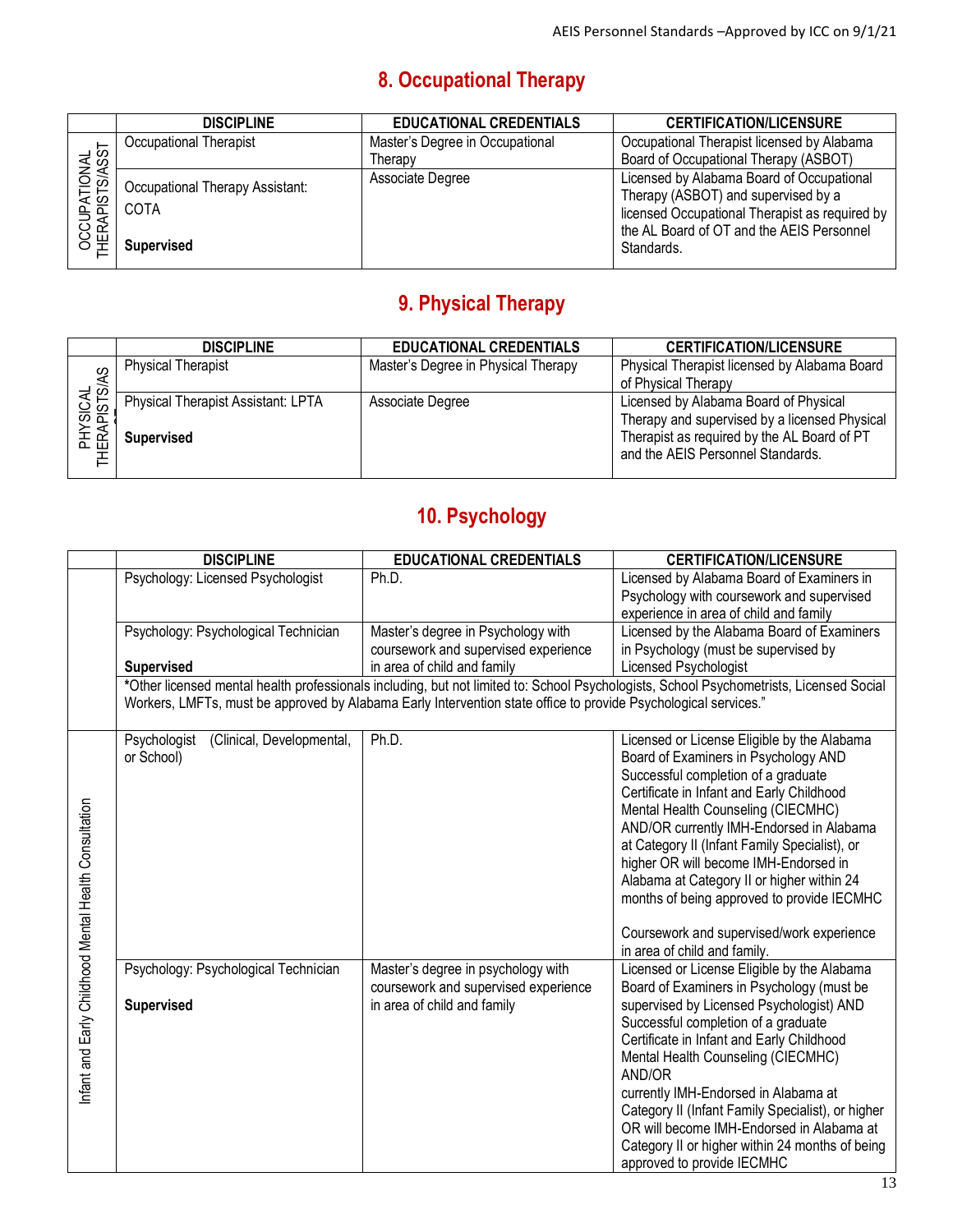| <b>DISCIPLINE</b>                                 | <b>EDUCATIONAL CREDENTIALS</b>                                                                                                                                        | <b>CERTIFICATION/LICENSURE</b>                                                                                                                                                                                                                                                                                                                                                                                                                      |
|---------------------------------------------------|-----------------------------------------------------------------------------------------------------------------------------------------------------------------------|-----------------------------------------------------------------------------------------------------------------------------------------------------------------------------------------------------------------------------------------------------------------------------------------------------------------------------------------------------------------------------------------------------------------------------------------------------|
|                                                   |                                                                                                                                                                       | Coursework and supervised/work experience<br>in area of child and family.                                                                                                                                                                                                                                                                                                                                                                           |
| Licensed Professional Counselor                   | Master's degree in Counseling (i.e.<br>Mental Health Counseling, Clinical<br>Counseling, Professional Counseling,<br>Rehabilitative Counseling, School<br>Counseling) | Licensed or License Eligible by the Alabama<br>Board of Examiners in Counseling<br>AND Successful completion of a graduate<br>Certificate in Infant and Early Childhood<br>Mental Health Counseling (CIECMHC)<br>AND/OR currently IMH-Endorsed in Alabama<br>at Category II (Infant Family Specialist), or<br>higher OR will become IMH-Endorsed in<br>Alabama at Category II or higher within 24<br>months of being approved to provide IECMHC     |
|                                                   |                                                                                                                                                                       | Coursework and supervised/work experience<br>in area of child and family.                                                                                                                                                                                                                                                                                                                                                                           |
| Associate Licensed Counselor<br><b>Supervised</b> | Master's degree in counseling (i.e.<br>Mental Health Counseling, Clinical<br>Counseling, Professional Counseling,<br>Rehabilitative Counseling, School<br>Counseling) | Licensed or License Eligible by the Alabama<br>Board of Examiners in Counseling<br>AND Successful completion of a graduate<br>Certificate in Infant and Early Childhood<br>Mental Health Counseling (CIECMHC)                                                                                                                                                                                                                                       |
|                                                   |                                                                                                                                                                       | AND/OR currently IMH-Endorsed in Alabama<br>at Category II (Infant Family Specialist), or<br>higher OR will become IMH-Endorsed in<br>Alabama at Category II or higher within 24<br>months of being approved to provide IECMHC                                                                                                                                                                                                                      |
|                                                   |                                                                                                                                                                       | Coursework and supervised/work experience<br>in area of child and family.                                                                                                                                                                                                                                                                                                                                                                           |
| Clinical Social Worker/ Master of Social<br>Work  | Master's degree in Social Work                                                                                                                                        | Licensed or License Eligible by the Alabama<br>State Board of Social Work Examiners<br>AND Successful completion of a graduate<br>Certificate in Infant and Early Childhood<br>Mental Health Counseling (CIECMHC)<br>AND/OR currently IMH-Endorsed in Alabama<br>at Category II (Infant Family Specialist), or<br>higher OR will become IMH-Endorsed in<br>Alabama at Category II or higher within 24<br>months of being approved to provide IECMHC |
| Marriage and Family Therapist                     | Master's degree in Counseling or Social                                                                                                                               | Coursework and supervised/work experience<br>in area of child and family.<br>Licensed or License Eligible by the Alabama                                                                                                                                                                                                                                                                                                                            |
|                                                   | Work (i.e. Mental Health Counseling,<br>Clinical Counseling, Professional<br>Counseling, Rehabilitative Counseling,<br>School Counseling, or Social Work)             | Board of Examiners in Marriage and Family<br>Therapy AND-Successful completion of a<br>graduate Certificate in Infant and Early<br>Childhood Mental Health Counseling<br>(CIECMHC) AND/OR currently IMH-Endorsed<br>in Alabama at Category II (Infant Family<br>Specialist), or higher OR will become IMH-<br>Endorsed in Alabama at Category II or higher<br>within 24 months of being approved to provide<br><b>IECMHC</b>                        |
|                                                   |                                                                                                                                                                       | Coursework and supervised/work experience<br>in area of child and family.                                                                                                                                                                                                                                                                                                                                                                           |

\*License eligible candidates must acquire their respective licenses from their licensing boards within two years of date of hire, unless otherwise specified. Licensed providers must maintain their licenses as per their Licensing Boards and must notify their employers of any actions taken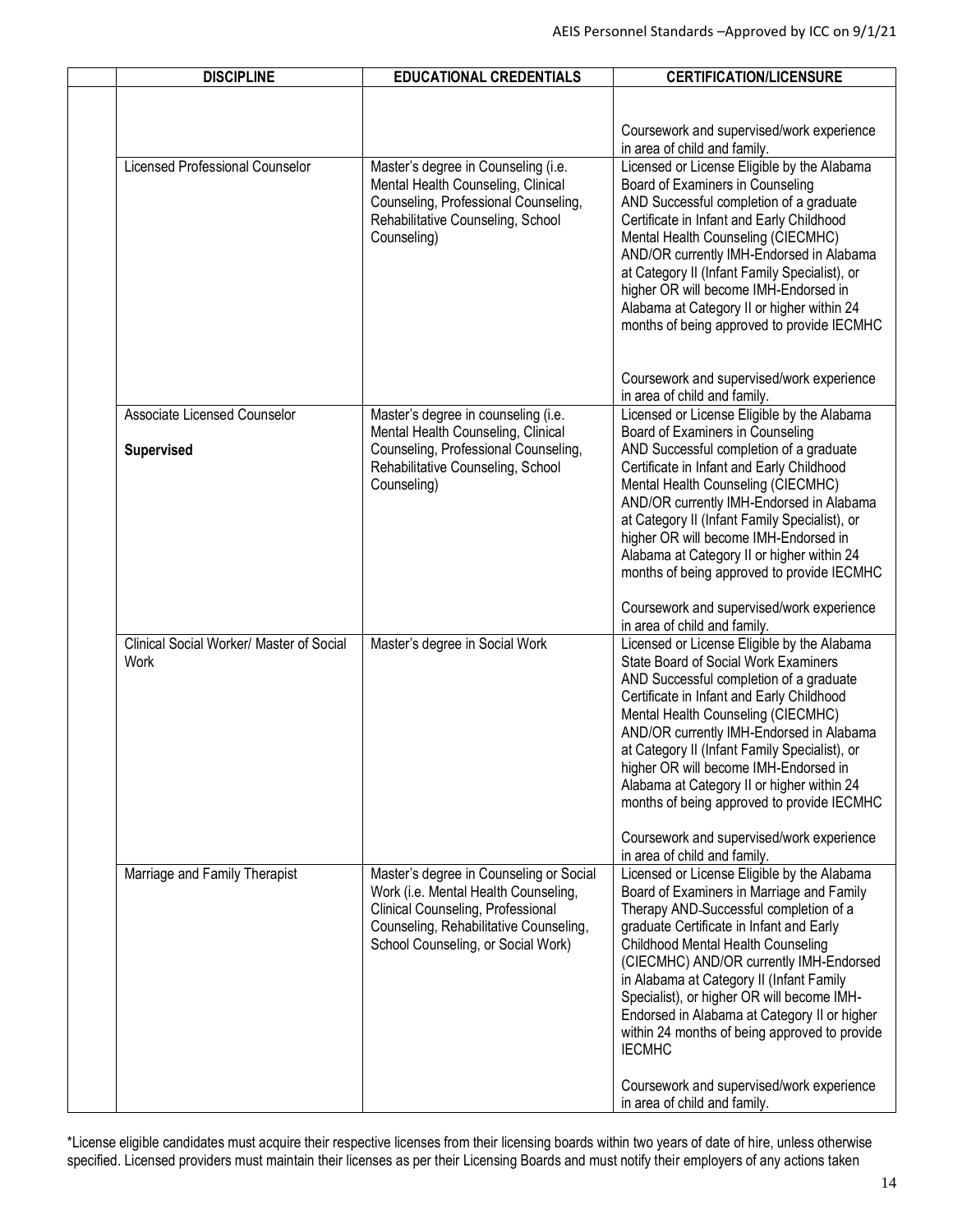against them by their Boards, including the suspension or revocation of their licenses.

#### **11. Service Coordination**

To be employed as a Service Coordinator in Alabama's Early Intervention System, an individual should have a degree that meets personnel standards.

Individuals wanting to apply for employment as a Service Coordinator or who have a degree that does not meet personnel standards but have Early Intervention experience or experience working with families of young children may submit a request for review of transcripts and EI Experience Form **(Appendix C).**

### **12. Sign Language/Cued Language**

|                  | <b>DISCIPLINE</b>                   | <b>EDUCATIONAL CREDENTIALS</b>                                                                       | <b>CERTIFICATION/LICENSURE</b>                                                                                                                                                                                                                                                                 |
|------------------|-------------------------------------|------------------------------------------------------------------------------------------------------|------------------------------------------------------------------------------------------------------------------------------------------------------------------------------------------------------------------------------------------------------------------------------------------------|
| AUDIOLOGY        | Audiologist: Au.D.                  | Doctoral Degree plus 4 <sup>th</sup> year internship<br>(for new licenses beginning January<br>2007) | Licensed by the Alabama Board of Examiners<br>in Speech/ Language Pathology and<br>Audiology (unless exempt from licensure).                                                                                                                                                                   |
| <b>ASL</b>       | American Sign Language Instructor   |                                                                                                      | Advanced Rating on Sign Communication<br>Proficiency Interview (SCPI)                                                                                                                                                                                                                          |
| <b>EDUCATORS</b> | Teacher of the Hearing Impaired: HI | Bachelor's degree in Education of the<br>Hearing Impaired                                            |                                                                                                                                                                                                                                                                                                |
| NTERPRETER       | Interpreter                         |                                                                                                      | Licensed/permitted                                                                                                                                                                                                                                                                             |
| SLP              | Speech/Language Pathology: SLP      |                                                                                                      | Certificate of Clinical Competence in<br>Speech/Language Pathology and licensed by<br>the Alabama Board of Examiners for<br>Speech/Language Pathology and Audiology<br>(unless exempt from licensure) OR in clinical<br>fellowship year with supervision in accordance<br>with ASHA guidelines |

### **13. Social Work**

|             | <b>DISCIPLINE</b>                                      | <b>EDUCATIONAL CREDENTIALS</b>                                                                                                                                | <b>CERTIFICATION/LICENSURE</b>                                                                                                                                                                                                                                                        |
|-------------|--------------------------------------------------------|---------------------------------------------------------------------------------------------------------------------------------------------------------------|---------------------------------------------------------------------------------------------------------------------------------------------------------------------------------------------------------------------------------------------------------------------------------------|
| <b>WORK</b> | Social Work: LBSW (Licensed Bachelor<br>Social Worker) | Bachelor's Degree in Social Work from a<br>program accredited by the Council on<br>Social Work Education and licensed by<br>the Alabama Board of Social Work. | NOTE: LBSW must be supervised during the<br>first two years in the same position/place of<br>employment by a licensed MSW who is<br>approved by the Social Work Board - either a<br>LGSW (Licensed Graduate Social Worker) or a                                                       |
| SOCIAL      |                                                        |                                                                                                                                                               | LCSW (Licensed Certified Social Worker) who<br>is employed by the same agency or a PIP<br>(Private Independent Practitioner) who does<br>not have to be employed by the same agency.<br>Change in position/job responsibilities or place<br>of employment requires the LBSW to repeat |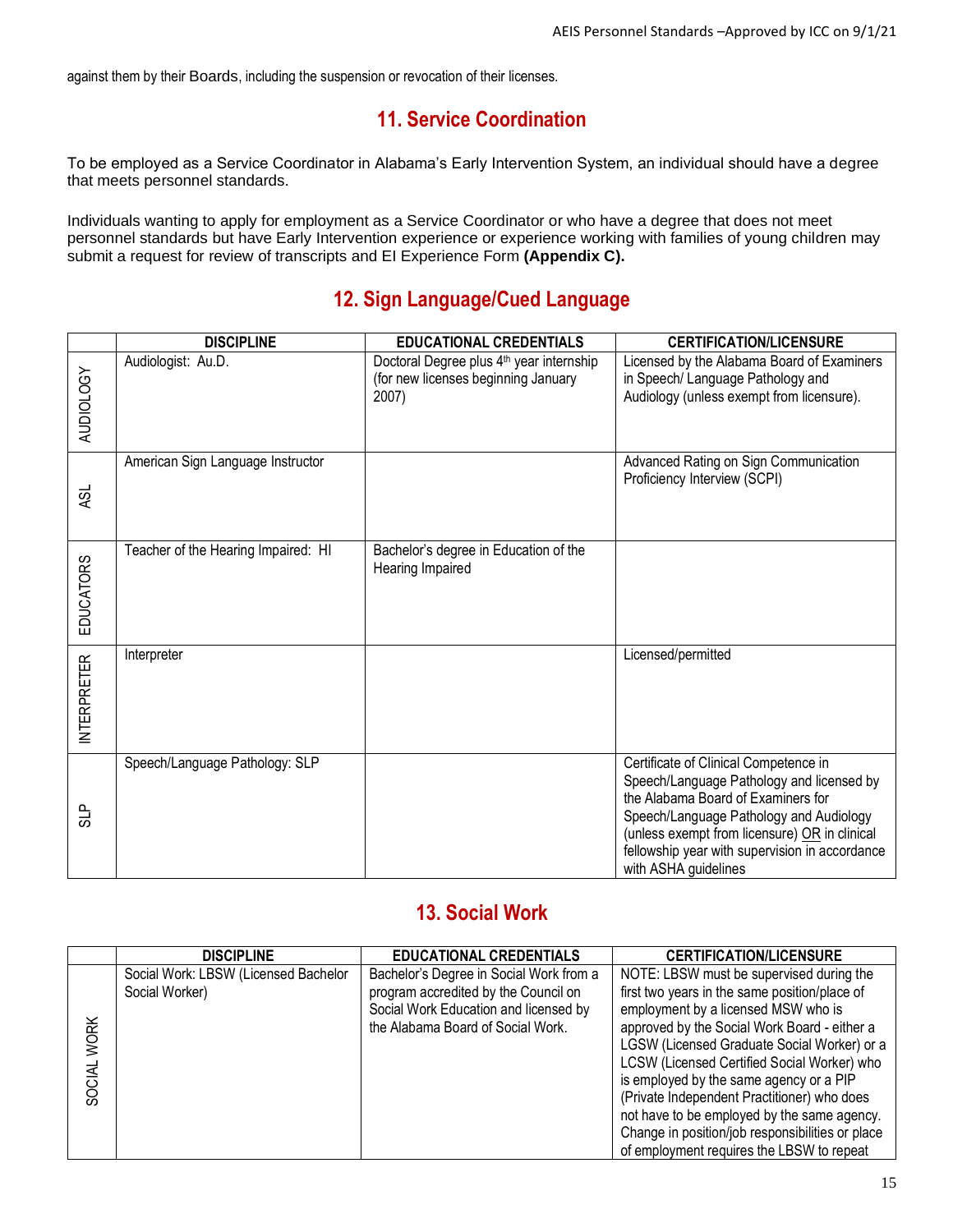| <b>DISCIPLINE</b>                                      | <b>EDUCATIONAL CREDENTIALS</b>                                                                                                                              | <b>CERTIFICATION/LICENSURE</b>                                                                              |
|--------------------------------------------------------|-------------------------------------------------------------------------------------------------------------------------------------------------------------|-------------------------------------------------------------------------------------------------------------|
|                                                        |                                                                                                                                                             | six months of supervision.                                                                                  |
| Social Work: Licensed Certified Social<br>Worker: LCSW | Master's degree in Social Work from a<br>program accredited by the Council on<br>Social Work Education and licensed by<br>the Alabama Board of Social Work. |                                                                                                             |
| Social Work: Licensed Graduate Social<br>Worker: LGSW  | Master's degree in Social Work from a<br>program accredited by the Council on<br>Social Work Education and licensed by<br>the Alabama Board of Social Work. | NOTE: LGSW must be supervised by a LCSW<br>for two years to obtain board approval to take<br>the LCSW exam. |

#### **14. Special Instruction**

Educational credentials listed below are for Developmental Specialist only. See specialty sections for certification/licensure requirements for specific disciplinary services. **Other related degrees may be considered and approved for conditional Developmental Specialist status as determined by the AEIS State Office.**

|                  | <b>DISCIPLINE</b>                                                                                                                 | <b>EDUCATIONAL CREDENTIALS</b>                                                    | <b>CERTIFICATION/LICENSURE</b> |
|------------------|-----------------------------------------------------------------------------------------------------------------------------------|-----------------------------------------------------------------------------------|--------------------------------|
| <b>AUDIOLOGY</b> | Audiologist<br>Prerequisite: Developmental Specialist<br>Workshop/Mentorship                                                      | Bachelor's degree in Audiology                                                    | <b>NA</b>                      |
| 오<br>이 나다        | Child Development: CD<br>Prerequisite: Developmental Specialist<br>Certification/Mentorship                                       | Bachelor's degree in Child Development                                            | <b>NA</b>                      |
| COUNSELIN        | Counselor<br>Prerequisite: Developmental Specialist<br>Certification/Mentorship                                                   | Bachelor's degree in counseling                                                   | <b>NA</b>                      |
|                  | Early Childhood Educator: ECE<br>Prerequisite: Developmental Specialist<br>Certification/Mentorship                               | Bachelor's degree in Early Childhood<br>Education                                 | <b>NA</b>                      |
|                  | Early Childhood Special Educator: ECSE                                                                                            | Bachelor's degree or Certification in Early<br><b>Childhood Special Education</b> | <b>NA</b>                      |
|                  | Teacher of the Hearing Impaired: HI                                                                                               | Bachelor's degree in Education of the<br>Hearing Impaired                         | <b>NA</b>                      |
| EDUCATION        | Teacher of the Visually Impaired: VI                                                                                              | Bachelor's degree in Education of the<br>Visually Impaired                        | <b>NA</b>                      |
|                  | <b>Elementary Educator</b><br>Prerequisite Developmental Specialist<br>Certification/Mentorship                                   | Bachelor's degree in Elementary Education                                         | <b>NA</b>                      |
|                  | Special Educator<br>Prerequisite: Developmental Specialist<br>Workshop/Mentorship                                                 | Bachelor's Degree in Special Education,<br>Collaborative Teacher                  | <b>NA</b>                      |
| MUSIC<br>THERAPY | <b>Music Therapist</b><br>Prerequisite: Developmental Specialist<br>Certification/Mentorship                                      | Bachelor's degree in music therapy<br>curriculum                                  | <b>NA</b>                      |
| NURSING          | Certified Registered Nurse Practitioner: CRNP-<br><b>RN</b><br>Prerequisite: Developmental Specialist<br>Certification/Mentorship | Bachelor's degree in Nursing                                                      | <b>NA</b>                      |
|                  | Clinical Nurse Specialist: CNS - RN Prerequisite:<br>Developmental Specialist Certification/Mentorship                            | Bachelor's degree in Nursing                                                      | <b>NA</b>                      |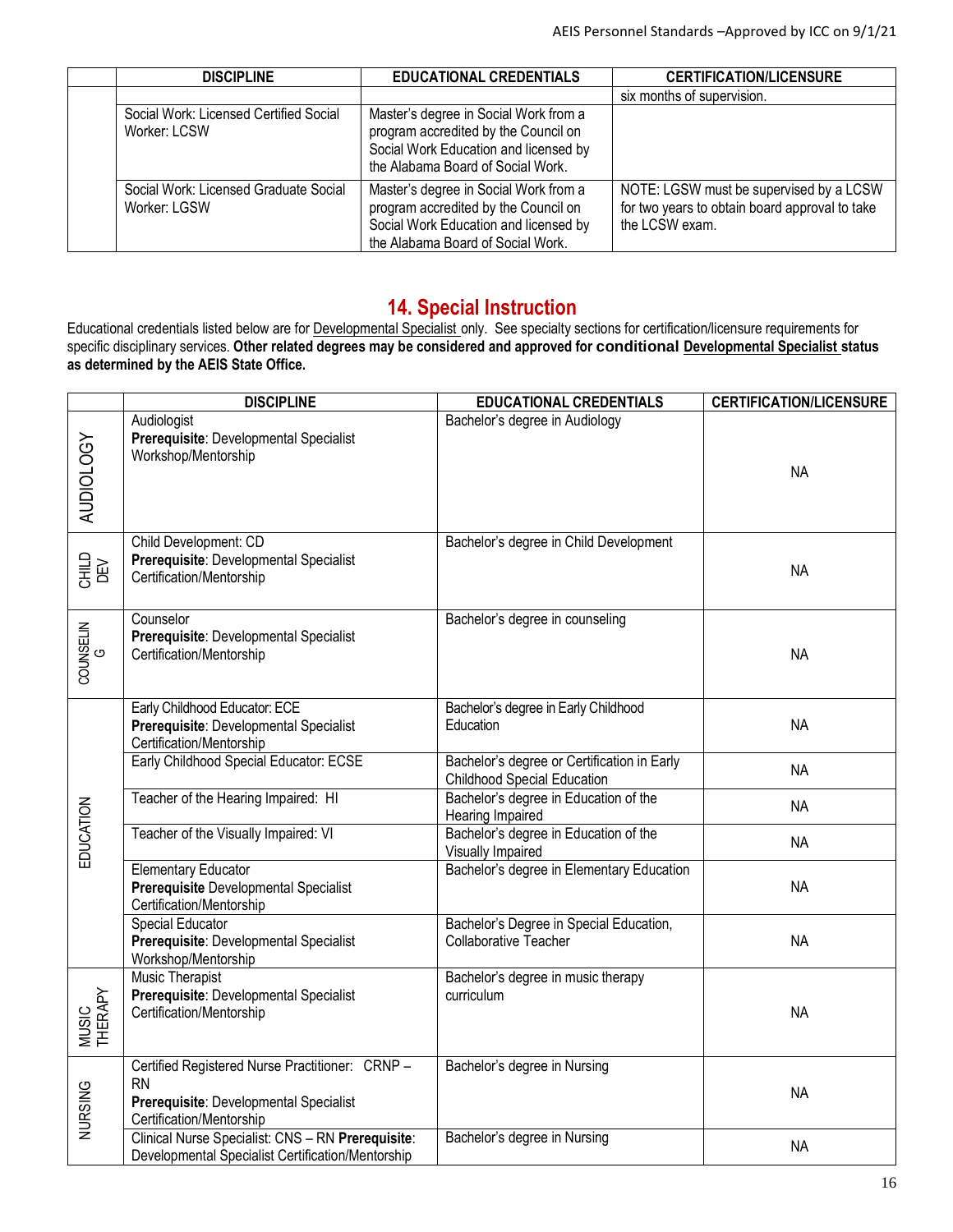|                          | <b>DISCIPLINE</b>                                                                                                | <b>EDUCATIONAL CREDENTIALS</b>                                      | <b>CERTIFICATION/LICENSURE</b> |
|--------------------------|------------------------------------------------------------------------------------------------------------------|---------------------------------------------------------------------|--------------------------------|
|                          | <b>Registered Nurse</b><br>Prerequisite: Developmental Specialist<br>Certification/Mentorship                    | <b>BSN Bachelor's Degree</b>                                        | <b>NA</b>                      |
| 5                        | Occupational Therapist<br>Prerequisite: Developmental Specialist<br>Certification/Mentorship                     | Bachelor's degree in Occupational Therapy                           | <b>NA</b>                      |
| $\frac{8}{3}$<br>$\circ$ | <b>Orientation/Mobility Specialist: OMS</b><br>Prerequisite Developmental Specialist<br>Certification/Mentorship | Bachelor's degree in Visual Impairment                              | <b>NA</b>                      |
| 는                        | <b>Physical Therapist</b><br>Prerequisite: Developmental Specialist<br>Certification/Mentorship                  | Bachelor's degree in Physical Therapy                               | <b>NA</b>                      |
|                          | <b>Rehabilitation Counselor</b><br>Prerequisite: Developmental Specialist<br>Certification/Mentorship            | Bachelor's degree in Rehabilitation<br>Counseling                   | <b>NA</b>                      |
| REHABILITATION           | Rehabilitation - Disability Studies<br>Prerequisite: Developmental Specialist<br>Certification/Mentorship        | Bachelor's Degree in Rehabilitation Studies<br>- Disability Studies | <b>NA</b>                      |
| PSYCHOLOGY               | Psychologist<br>Prerequisite: Developmental Specialist<br>Certification/Mentorship                               | Bachelor's Degree in Psychology                                     | <b>NA</b>                      |
| SOCIAL<br>WORK           | Social Worker<br>Prerequisite: Developmental Specialist<br>Certification/Mentorship                              | Bachelor's Degree in Social Work                                    | <b>NA</b>                      |
| SOCIOLOGY                | Sociology<br>Prerequisite: Developmental Specialist<br>Certification/Mentorship                                  | Bachelor's Degree in Sociology                                      | <b>NA</b>                      |
| SPEECH                   | Speech/Language Pathologiy<br>Prerequisite Developmental Specialist<br>Certification/Mentorship                  | Bachelor's degree in Speech/Language<br>Pathology                   | <b>NA</b>                      |
|                          | <b>Communication Science/Disorders</b><br>Prerequisite: Developmental Specialist<br>Certification/Mentorship     | Bachelor's Degree in Communication<br>Science and Disorders.        | <b>NA</b>                      |

## **15. Speech-Language Pathology**

| <b>DISCIPLINE</b>              | <b>EDUCATIONAL CREDENTIALS</b> | <b>CERTIFICATION/LICENSURE</b>                 |
|--------------------------------|--------------------------------|------------------------------------------------|
| Speech/Language Pathology: SLP |                                | Certificate of Clinical Competence in          |
|                                |                                | Speech/Language Pathology and licensed by      |
|                                |                                | the Alabama Board of Examiners for             |
|                                |                                | Speech/Language Pathology and Audiology        |
|                                |                                | (unless exempt from licensure) OR in clinical  |
|                                |                                | fellowship year with supervision in accordance |
|                                |                                | with ASHA guidelines                           |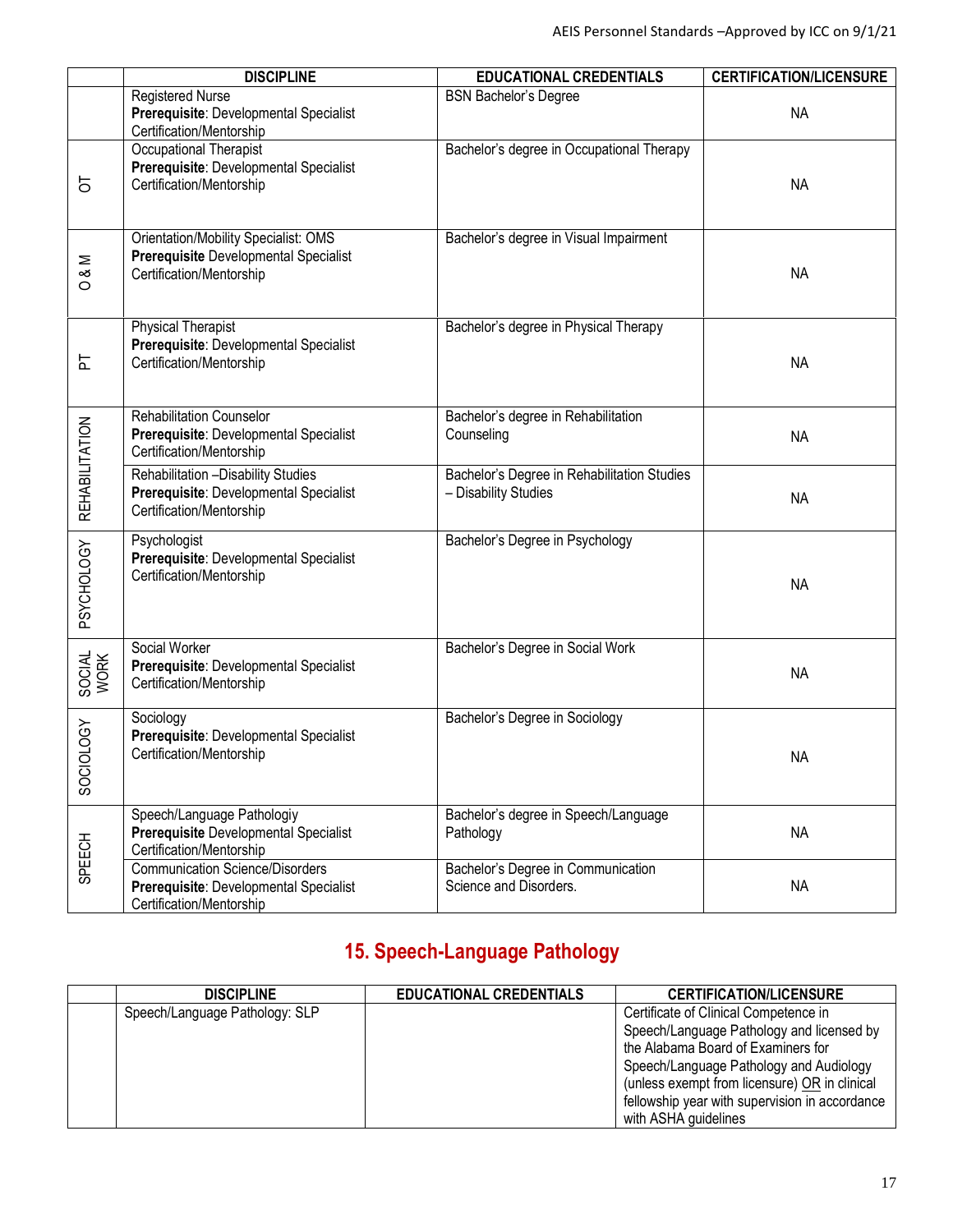#### **16. Transportation**

Possession of a valid Alabama Driver's License or Commercial Driver's License (CDL, Class C or B) as appropriate

Cost of travel (e.g. mileage or travel by taxi, common carrier, or other means) and other costs (e.g. tolls and parking expenses) that are necessary to enable a child eligible under this part and the child's family to receive early intervention services.

#### **17. Vision**

|                    | <b>DISCIPLINE</b>                    | <b>EDUCATIONAL CREDENTIALS</b>         | <b>CERTIFICATION/LICENSURE</b>                                                    |
|--------------------|--------------------------------------|----------------------------------------|-----------------------------------------------------------------------------------|
| PHYSICIANS         | Physician                            |                                        | Licensed Doctor of Medicine (MD)<br>*Physician Assistant and Certified Registered |
|                    |                                      |                                        | Nurse Practitioner within their scope of<br>practice in Alabama                   |
|                    | Physician Assistant                  |                                        | M.S.P.A.S., Licensed as PA in Alabama                                             |
|                    | Orientation/Mobility Specialist: OMS | Bachelor's degree in Visual Impairment | Certification in O & M by the Academy for                                         |
|                    |                                      |                                        | Certification of Vision Rehabilitation and                                        |
|                    |                                      |                                        | Education Professionals (ACVREP)                                                  |
|                    | Ophthalmologist                      |                                        | Licensed Doctor of Medicine (MD) and                                              |
|                    |                                      |                                        | Licensed Ophthalmologist in Alabama                                               |
| VISION SPECIALISTS | Optometrist                          |                                        | Licensed Optometrist in Alabama                                                   |
|                    |                                      | Bachelor's degree with an emphasis in  | (ACVREP) Certified Vision Rehabilitation                                          |
|                    | Vision Rehabilitation Therapist      | the area of VRT                        | Therapist (CVRT) by the Academy for                                               |
|                    |                                      |                                        | Certification of Vision Rehabilitation &                                          |
|                    |                                      |                                        | Education Professionals (ACVREP)                                                  |
|                    | Teachers of Visually Impaired (TVI)  | Masters in Visual Impairment           | Class A, Special Education: Visual<br>Impairments: P-12                           |
|                    |                                      |                                        |                                                                                   |

|                                   | <b>DESCRIPTION OF SERVICES / SCOPE OF PRACTICE</b>                                                                                                                                                                                                                                                                                                                                                                                                                                                                                                                                                                                                                                                                                                                                                                                                                                                                                                                                                                                |
|-----------------------------------|-----------------------------------------------------------------------------------------------------------------------------------------------------------------------------------------------------------------------------------------------------------------------------------------------------------------------------------------------------------------------------------------------------------------------------------------------------------------------------------------------------------------------------------------------------------------------------------------------------------------------------------------------------------------------------------------------------------------------------------------------------------------------------------------------------------------------------------------------------------------------------------------------------------------------------------------------------------------------------------------------------------------------------------|
| 1. ASSISTIVE<br><b>TECHNOLOGY</b> | The evaluation of the needs for assistive technology of a child with a disability, including a<br>$\circ$<br>functional evaluation of the child in the child's customary environment.<br>O Purchasing, leasing, or otherwise providing for the acquisition of assistive technology devices.<br>○ Selecting, designing, fitting, customizing, adapting, applying, maintaining, repairing, or<br>replacing assistive technology devices.<br>Coordinating and using other therapies, interventions, or services with assistive technology<br>$\Omega$<br>devices.<br>○ Training or technical assistance for a child with disabilities or, if appropriate, that child's family.<br>Training or technical assistance for professionals (including individuals providing early<br>$\Omega$<br>intervention services), or other individuals who provide services to or are otherwise<br>substantially involved in the major life functions of individuals with disabilities existing education<br>and rehabilitation plans and programs. |
| 2. AUDIOLOGY                      | Identification of children with auditory impairment, using at risk criteria and appropriate<br>$\circ$<br>audiologic screening techniques.<br>Determination of the range, nature and degree of hearing loss and communication functions by<br>$\circ$<br>use of audiological evaluation procedures.<br>○ Referral for medical and other services necessary for the habilitation or rehabilitation of children<br>with auditory impairment.<br>Provision of auditory training, aural rehabilitation, speech reading and listening device<br>$\circ$<br>orientation and training, and other services.                                                                                                                                                                                                                                                                                                                                                                                                                               |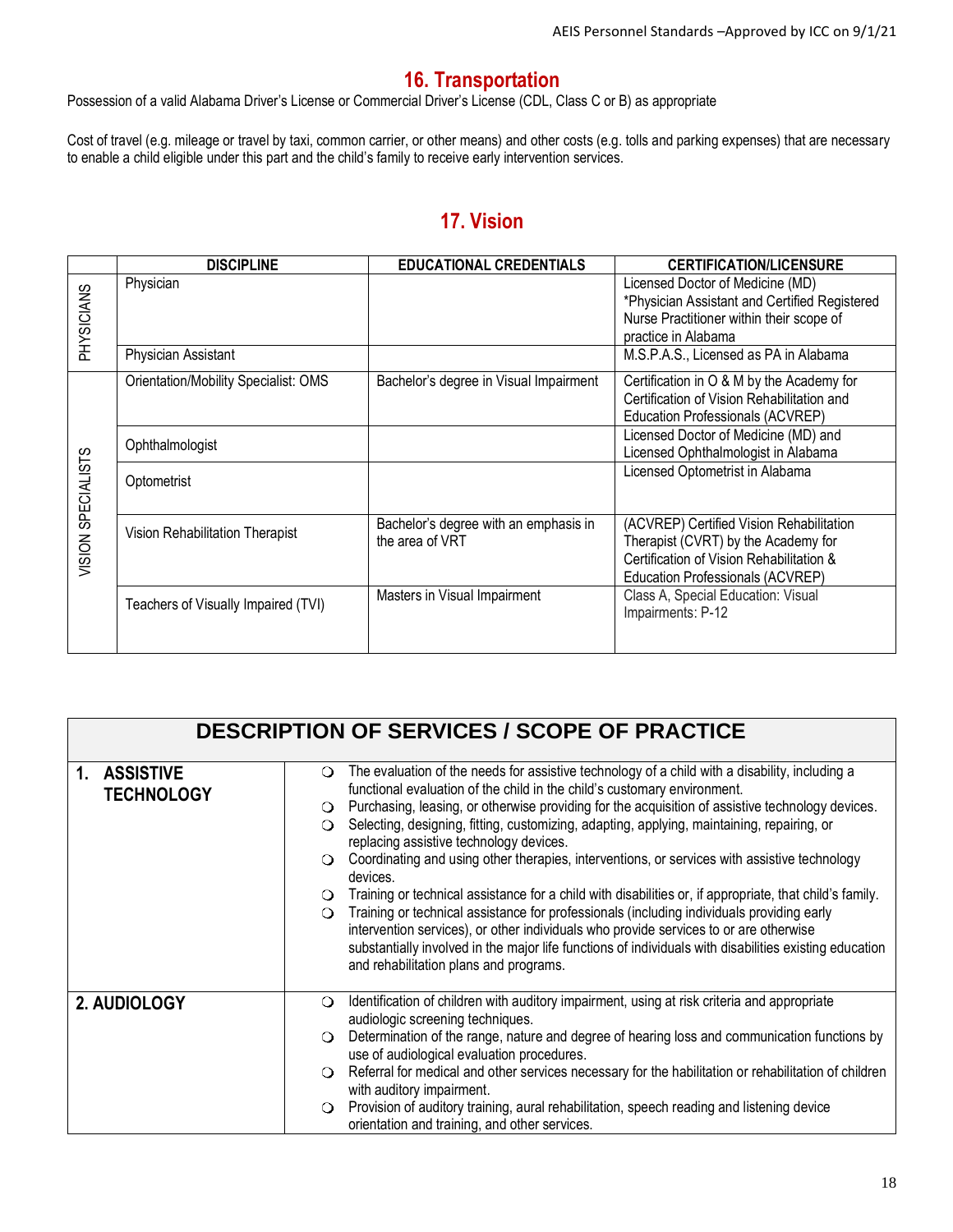|                                                                     | <b>DESCRIPTION OF SERVICES / SCOPE OF PRACTICE</b>                                                                                                                                                                                                                                                                                                                                                                                                                                                                                                                                                                                                                                                                                                                                         |
|---------------------------------------------------------------------|--------------------------------------------------------------------------------------------------------------------------------------------------------------------------------------------------------------------------------------------------------------------------------------------------------------------------------------------------------------------------------------------------------------------------------------------------------------------------------------------------------------------------------------------------------------------------------------------------------------------------------------------------------------------------------------------------------------------------------------------------------------------------------------------|
|                                                                     | Determination of the child's need for individual amplification, including selecting, fitting, and<br>$\circ$<br>dispensing appropriate listening and vibrotactile devices and evaluating the effectiveness of<br>those devices.<br>Provision of services for the prevention of hearing loss.<br>$\circ$                                                                                                                                                                                                                                                                                                                                                                                                                                                                                    |
| 3. FAMILY TRAINING,<br><b>COUNSELING, AND</b><br><b>HOME VISITS</b> | Family Training and Home Visits (i.e., services provided, as appropriate, by social workers,<br>$\circ$<br>psychologists, and other qualified personnel to assist the family of a child eligible under this<br>part [IDEA, Part C] in understanding the special needs of the child and enhancing the child's<br>development [in coordination with and under the guidance of the IFSP team and as outlined on<br>the IFSP]).<br>○ Counseling (Formal, therapeutic interventions specifically designed to meet the emotional<br>needs of children and their families).<br>TRAINING REQUIREMENT: Disciplines requiring completion of the Special Instruction<br>Workshop/Mentorship to deliver these services must enroll in the next available Special Instruction<br>Workshop through Troy. |
| <b>4. HEALTH SERVICES</b>                                           | O Services such as clean intermittent catheterization, tracheotomy care, tube feeding, the<br>changing of dressings or colostomy collection bags, and other health services.<br>Consultation by physicians with other service providers concerning the special health care<br>$\circ$<br>needs of eligible children that will need to be addressed in the course of providing other early<br>intervention services.                                                                                                                                                                                                                                                                                                                                                                        |
| <b>5. MEDICAL SERVICES</b>                                          | Diagnostic purposes.<br>O.<br><b>O</b> Evaluation purposes.                                                                                                                                                                                                                                                                                                                                                                                                                                                                                                                                                                                                                                                                                                                                |
| <b>6. NURSING SERVICES</b>                                          | The assessment of health status for the purpose of providing nursing care, including the<br>$\circ$<br>identification of patterns of human response to actual or potential health problems.<br>The provision of nursing care to prevent health problems, restore or improve functioning, and<br>$\circ$<br>promote optimal health and development.<br>O Administration of medications, treatments, and regimens prescribed by a licensed physician.                                                                                                                                                                                                                                                                                                                                        |
| <b>7. NUTRITION</b>                                                 | Conducting individual assessments in nutritional history and dietary intake; anthropometric,<br>$\circ$<br>biochemical, and clinical variables; feeding skills and feeding problems; and food habits and<br>food preferences.<br>$\bigcirc$ Developing and monitoring appropriate plans to address the nutritional needs of children<br>eligible under this part, based on the findings of the individual nutritional assessment.<br>Making referrals to appropriate community resources to carry out nutritional goals.<br>O.                                                                                                                                                                                                                                                             |
| 8. OCCUPATIONAL<br><b>THERAPY</b>                                   | Identification, assessment, and intervention of children birth to three<br>$\circ$<br>O Adaptation of the environment and selection, design, and fabrication of assistive and orthotic<br>devices to facilitate development and promote the acquisition of functional skills.<br>Prevention or minimization of the impact of initial or future impairment, delay in development, or<br>$\circ$<br>loss of functional ability.                                                                                                                                                                                                                                                                                                                                                              |
| 9. PHYSICAL THERAPY                                                 | Screening, evaluation, and assessment of infants and toddlers to identify movement<br>O.<br>dysfunction.<br>O Obtaining, interpreting, and integrating information appropriate to program planning, to prevent,<br>alleviate, or compensate for movement dysfunction and related functional problems.<br>Providing individual and group services or treatment to prevent, alleviate, or compensate for<br>$\circ$<br>movement dysfunction and related functional problems.                                                                                                                                                                                                                                                                                                                 |
| 10. PSYCHOLOGICAL<br><b>SERVICES</b>                                | Administering psychological and developmental tests and other assessment procedures.<br>O<br>Interpreting assessment results.<br>$\circ$<br>Obtaining, integrating and interpreting information about child behavior, and child and family<br>$\circ$<br>conditions related to learning, mental health, and development.<br>Planning and managing a program of psychological services, including psychological<br>O<br>counseling for children and parents, family counseling, consultation on child development, and<br>parent training, and education programs.                                                                                                                                                                                                                          |
| 11. SERVICE                                                         | Coordinating all services across agency lines.<br>$\circ$                                                                                                                                                                                                                                                                                                                                                                                                                                                                                                                                                                                                                                                                                                                                  |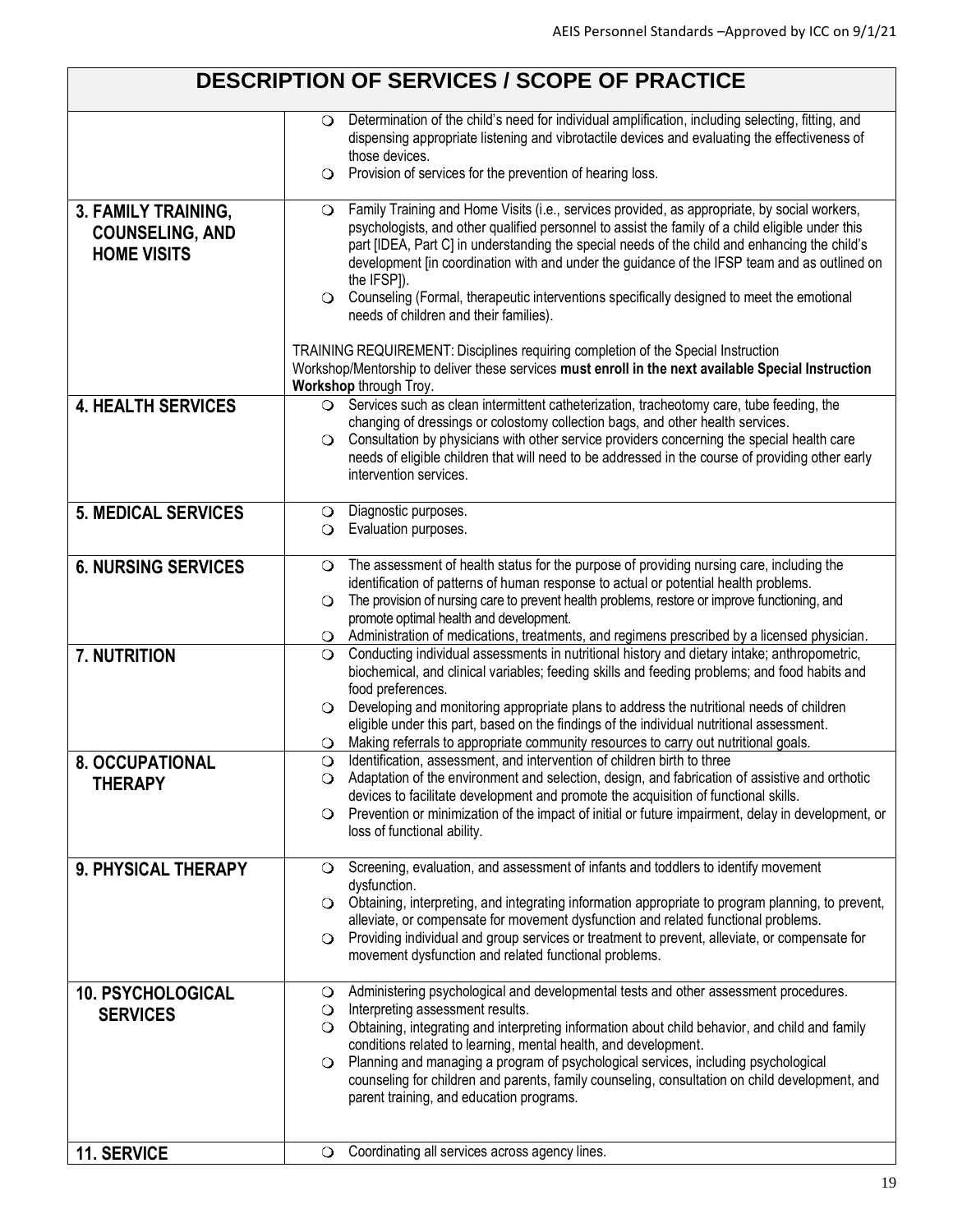## **DESCRIPTION OF SERVICES / SCOPE OF PRACTICE**

| <b>COORDINATION</b>          | Serving as the single point of contact in helping parents to obtain the services and assistance<br>$\circ$<br>they need.                                                                                              |  |  |  |  |
|------------------------------|-----------------------------------------------------------------------------------------------------------------------------------------------------------------------------------------------------------------------|--|--|--|--|
|                              | ○ Assisting parents of eligible children in gaining access to the early intervention services and<br>other services identified in the IFSP.                                                                           |  |  |  |  |
|                              | Coordinating the provision of early intervention services and other services (such as medical<br>$\circ$<br>services for other than diagnostic and evaluation purposes) that the child needs or is being<br>provided. |  |  |  |  |
|                              | $\bigcirc$ Facilitating the timely delivery of available services.                                                                                                                                                    |  |  |  |  |
|                              | $\bigcirc$ Continuously seeking the appropriate services and situations necessary to benefit the                                                                                                                      |  |  |  |  |
|                              | development of each child being served for the duration of the child's eligibility.                                                                                                                                   |  |  |  |  |
|                              | $\bigcirc$ Coordinating the performance of evaluations and assessments.                                                                                                                                               |  |  |  |  |
|                              | Facilitating and participating in the development, review, and evaluation of IFSPs.<br>$\circ$                                                                                                                        |  |  |  |  |
|                              | $\bigcirc$ Assisting families in identifying available service providers.<br>$\bigcirc$ Coordinating and monitoring the delivery of available services.                                                               |  |  |  |  |
|                              | O Informing families of the availability of advocacy services.                                                                                                                                                        |  |  |  |  |
|                              | $\bigcirc$ Coordinating with medical and health providers.                                                                                                                                                            |  |  |  |  |
|                              | $\bigcirc$ Facilitating the development of a transition plan to preschool services, if appropriate.                                                                                                                   |  |  |  |  |
| <b>12. SIGN LANGUAGE AND</b> | Teaching sign language, cued language.<br>$\circ$                                                                                                                                                                     |  |  |  |  |
| <b>CUED LANGUAGE</b>         | O Auditory/oral language.                                                                                                                                                                                             |  |  |  |  |
|                              | Providing oral transliteration services (such as amplification) and providing sign and cued<br>$\circ$<br>language interpretation.                                                                                    |  |  |  |  |
| <b>13. SOCIAL WORK</b>       | Making home visits to evaluate the child's living conditions and patterns of parent-child<br>$\circ$                                                                                                                  |  |  |  |  |
| <b>SERVICES</b>              | interaction.<br>$\bigcirc$ Preparing a social or emotional development assessment of the child within the family context.                                                                                             |  |  |  |  |
|                              | O Providing individual and family-group counseling with parents and other family members and                                                                                                                          |  |  |  |  |
|                              | providing appropriate social skill-building activities with the child and parents.                                                                                                                                    |  |  |  |  |
|                              | O Working with those problems in a child's and family's living situation (home, community, and                                                                                                                        |  |  |  |  |
|                              | any center where early intervention services are provided) that affect the child's maximum                                                                                                                            |  |  |  |  |
|                              | utilization of early intervention services.<br>Identifying, mobilizing, and coordinating community resources and services to enable the child<br>$\circ$                                                              |  |  |  |  |
|                              | and family to receive maximum benefit from early intervention services.                                                                                                                                               |  |  |  |  |
|                              |                                                                                                                                                                                                                       |  |  |  |  |
| 14. SPECIAL                  | Special Instruction includes the design of learning environments and activities that promote the<br>$\circ$                                                                                                           |  |  |  |  |
| <b>INSTRUCTION</b>           | child's acquisition of skills in a variety of developmental areas. It provides information and<br>support related to enhancing the skill development of the child to attain his or her maximum                        |  |  |  |  |
| <b>SERVICES</b>              | functional level.                                                                                                                                                                                                     |  |  |  |  |
|                              |                                                                                                                                                                                                                       |  |  |  |  |
|                              | $\bigcirc$ These activities are based on the family's daily routines, provided in the child's natural                                                                                                                 |  |  |  |  |
|                              | environment, and are coordinated with all other services in the plan. These activities provide<br>assistance with acquisition, retention or improvement in skills related to routine activities of                    |  |  |  |  |
|                              | daily living, communicating with caregivers, and social and adaptive skills.                                                                                                                                          |  |  |  |  |
|                              | These activities also address the 3 OSEP child outcome areas of 1) Developing Positive social-<br>$\circ$                                                                                                             |  |  |  |  |
|                              | emotional skills (including social relationships), 2) Acquiring and using knowledge and skills                                                                                                                        |  |  |  |  |
|                              | (including early language/communication and cognitive), and 3) Using appropriate behaviors to                                                                                                                         |  |  |  |  |
|                              | meet his or her needs. Integral to this service is family training, education, and support-based                                                                                                                      |  |  |  |  |
|                              | visits to assist the family of a child eligible for services in understanding the special needs of<br>their child and enhancing their child's development.                                                            |  |  |  |  |
|                              |                                                                                                                                                                                                                       |  |  |  |  |
|                              | TRAINING REQUIREMENT: Approved disciplines other than ECSE, VI, and HI must enroll in the<br>Developmental Specialist Certification/Mentorship. Special Instruction services, in accordance with                      |  |  |  |  |
|                              | the AEIS supervision requirements, may be provided for up to 6 months from initial employment in AEIS                                                                                                                 |  |  |  |  |
|                              | while working towards the completion of the Developmental Specialist Certification/Mentorship. The 6                                                                                                                  |  |  |  |  |
|                              | month timeline does not restart upon employment with a different AEIS program.                                                                                                                                        |  |  |  |  |
| <b>15. SPEECH-LANGUAGE</b>   | Identification of children with communicative or oropharyngeal disorders and delays in<br>$\circ$                                                                                                                     |  |  |  |  |
| <b>PATHOLOGY</b>             | development of communication skills, including the diagnosis and appraisal of specific                                                                                                                                |  |  |  |  |
|                              | disorders and delays in those skills.                                                                                                                                                                                 |  |  |  |  |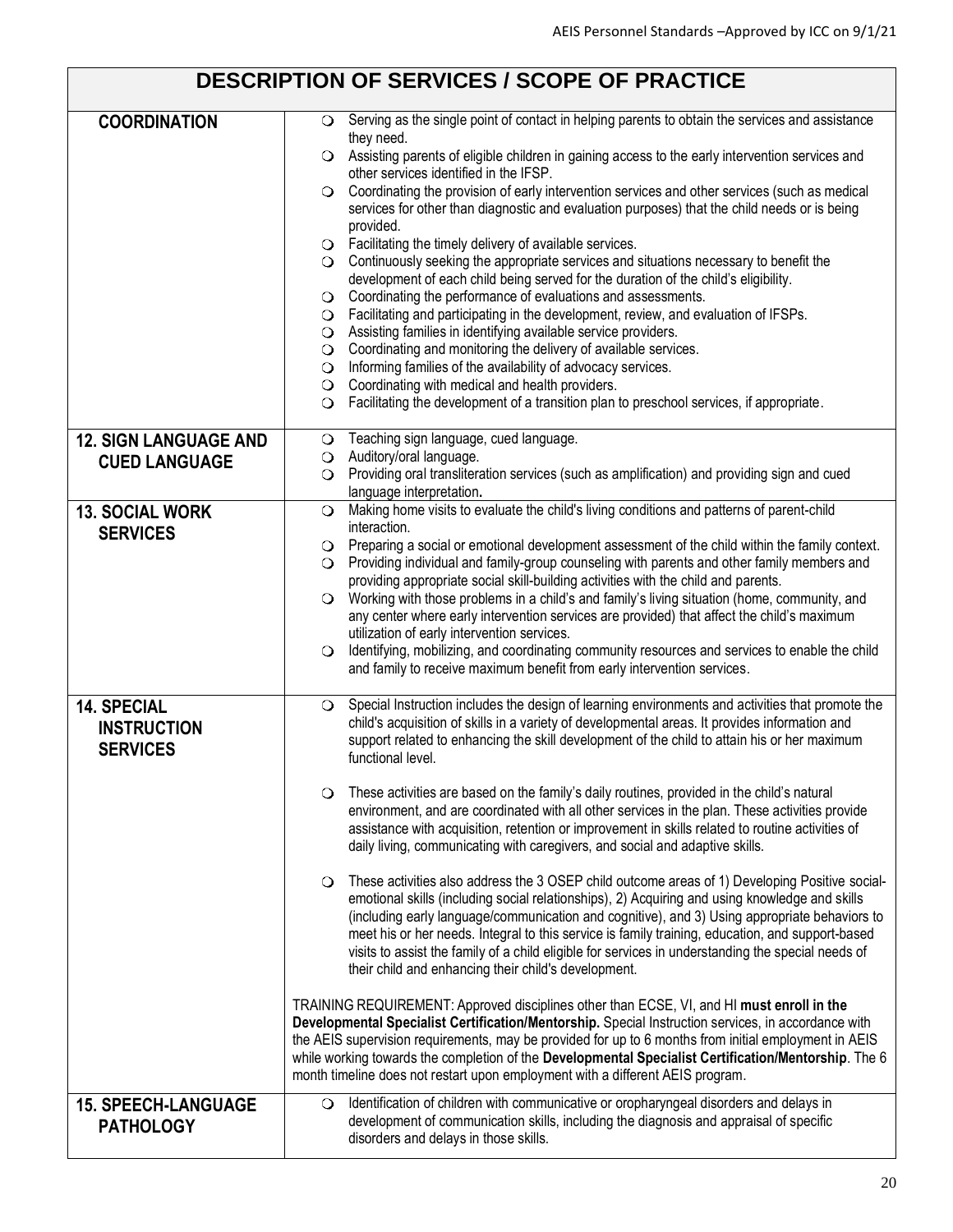|                            | <b>DESCRIPTION OF SERVICES / SCOPE OF PRACTICE</b>                                                                                                                                                                                                                                                                                                                                                                                                                                                                                                         |
|----------------------------|------------------------------------------------------------------------------------------------------------------------------------------------------------------------------------------------------------------------------------------------------------------------------------------------------------------------------------------------------------------------------------------------------------------------------------------------------------------------------------------------------------------------------------------------------------|
|                            | Referral for medical or other professional services necessary for the habilitation or rehabilitation<br>$\circ$<br>of children with communicative or oropharyngeal disorders and delays in development of<br>communication skills.<br>$\bigcirc$ Provision of services for habilitation, rehabilitation, or prevention of communicative or<br>oropharyngeal disorders and delays in development of communication skills.                                                                                                                                   |
| <b>16. TRANSPORTATION</b>  | Cost of travel (e.g. mileage or travel by taxi, common carrier, or other means) and other costs<br>O<br>(e.g. tolls and parking expenses) that are necessary to enable a child eligible under this part<br>and the child's family to receive early intervention services.                                                                                                                                                                                                                                                                                  |
| <b>17. VISION SERVICES</b> | Evaluation and assessment of visual functioning, including the diagnosis and appraisal of<br>O<br>specific visual disorders, delays, and abilities.<br>Referral for medical or other professional services necessary for the habilitation or rehabilitation<br>$\Omega$<br>of visual functioning disorders, or both.<br>Communication skills training, orientation and mobility training for all environments, visual<br>$\circ$<br>training, independent living skills training, and additional training necessary to activate visual<br>motor abilities. |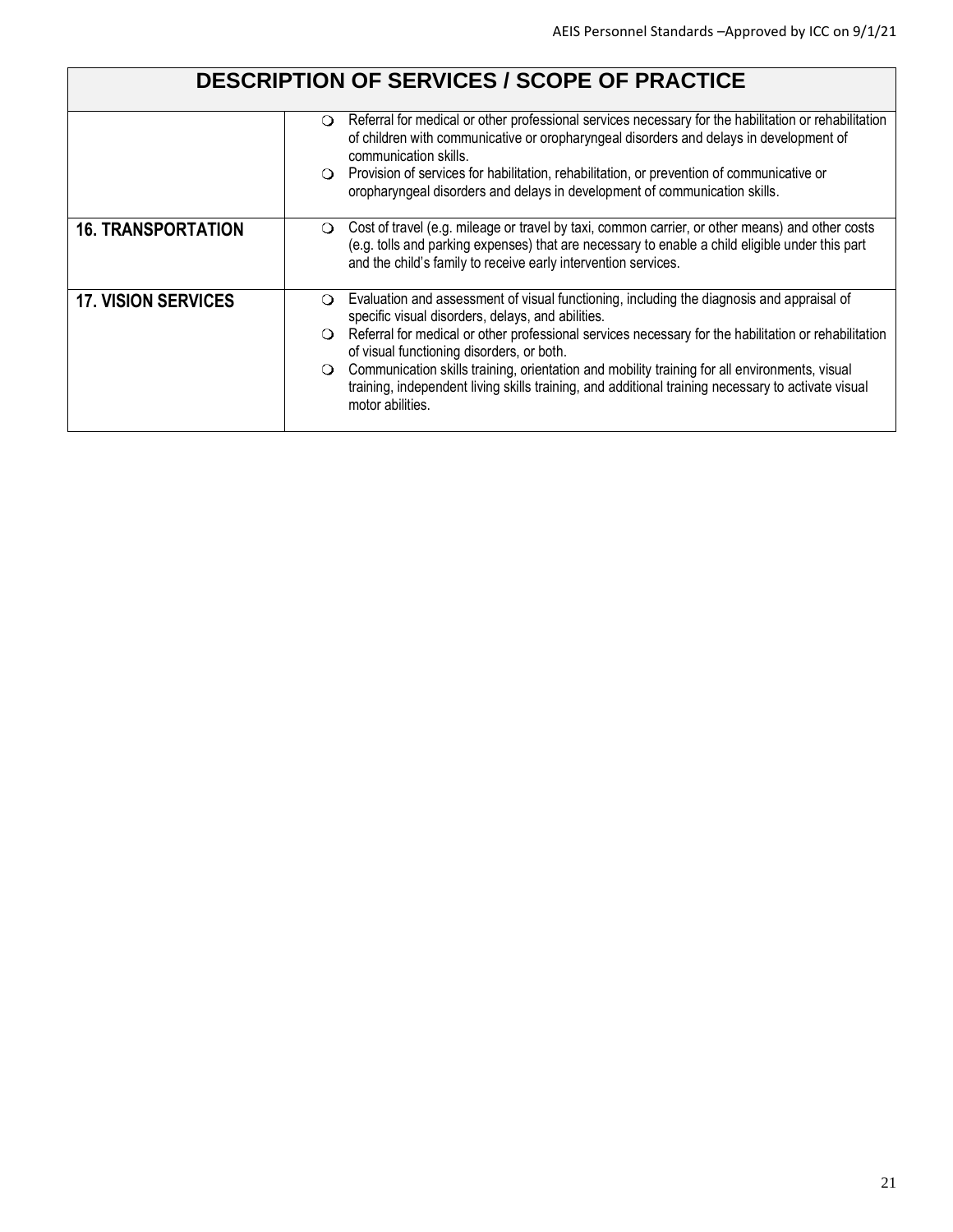#### **APPENDIX A**

#### **6TH VISIT/90 DAY SUPERVISORY FORM ("HAND OFF" COMMUNICATION BETWEEN COTA AND OT/LPTA AND PT)**

*\*\*This form is to be completed by the licensed assistant and given to the supervising therapist PRIOR to the 6th visit/90-day supervisory visit\*\**

**\_\_\_\_\_\_\_\_\_\_\_\_\_\_\_\_\_\_\_\_\_\_\_\_\_\_\_\_\_\_\_\_\_\_\_\_\_\_\_\_\_\_\_\_\_\_\_\_\_\_\_\_\_\_\_\_\_\_\_\_\_\_\_\_\_\_\_\_\_\_\_\_\_\_\_**

**\_\_\_\_\_\_\_\_\_\_\_\_\_\_\_\_\_\_\_\_\_\_\_\_\_\_\_\_\_\_\_\_\_\_\_\_\_\_\_\_\_\_\_\_\_\_\_\_\_\_\_\_\_\_\_\_\_\_\_\_\_\_\_\_\_\_\_\_\_\_\_\_\_\_\_\_ \_\_\_\_\_\_\_\_\_\_\_\_\_\_\_\_\_\_\_\_\_\_\_\_\_\_\_\_\_\_\_\_\_\_\_\_\_\_\_\_\_\_\_\_\_\_\_\_\_\_\_\_\_\_\_\_\_\_\_\_\_\_\_\_\_\_\_\_\_\_\_\_\_\_\_\_ \_\_\_\_\_\_\_\_\_\_\_\_\_\_\_\_\_\_\_\_\_\_\_\_\_\_\_\_\_\_\_\_\_\_\_\_\_\_\_\_\_\_\_\_\_\_\_\_\_\_\_\_\_\_\_\_\_\_\_\_\_\_\_\_\_\_\_\_\_\_\_\_\_\_\_\_**

**\_\_\_\_\_\_\_\_\_\_\_\_\_\_\_\_\_\_\_\_\_\_\_\_\_\_\_\_\_\_\_\_\_\_\_\_\_\_\_\_\_\_\_\_\_\_\_\_\_\_\_\_\_\_\_\_\_\_\_\_\_\_\_\_\_\_\_\_\_\_\_\_\_\_\_\_ \_\_\_\_\_\_\_\_\_\_\_\_\_\_\_\_\_\_\_\_\_\_\_\_\_\_\_\_\_\_\_\_\_\_\_\_\_\_\_\_\_\_\_\_\_\_\_\_\_\_\_\_\_\_\_\_\_\_\_\_\_\_\_\_\_\_\_\_\_\_\_\_\_\_\_\_**

**Child's Name:** Date:

**Caregiver present for sessions and location for sessions (home, day care):** 

**Update on child's progress as related to current IFSP outcomes:** 

**Update on recent medical appointments/information per caregiver:** 

**Update on concerns/questions that family may have regarding their child's progress or diagnosis:** 

**\_\_\_\_\_\_\_\_\_\_\_\_\_\_\_\_\_\_\_\_\_\_\_\_\_\_\_\_\_\_\_\_\_\_\_\_\_\_\_\_\_\_\_\_\_\_\_\_\_\_\_\_\_\_\_\_\_\_\_\_\_\_\_\_\_\_\_\_\_\_\_\_\_\_\_\_ \_\_\_\_\_\_\_\_\_\_\_\_\_\_\_\_\_\_\_\_\_\_\_\_\_\_\_\_\_\_\_\_\_\_\_\_\_\_\_\_\_\_\_\_\_\_\_\_\_\_\_\_\_\_\_\_\_\_\_\_\_\_\_\_\_\_\_\_\_\_\_\_\_\_\_\_ \_\_\_\_\_\_\_\_\_\_\_\_\_\_\_\_\_\_\_\_\_\_\_\_\_\_\_\_\_\_\_\_\_\_\_\_\_\_\_\_\_\_\_\_\_\_\_\_\_\_\_\_\_\_\_\_\_\_\_\_\_\_\_\_\_\_\_\_\_\_\_\_\_\_\_\_**

**Other relevant information regarding the visits with this child and family/caregiver since the last supervisory visit:** 

**\_\_\_\_\_\_\_\_\_\_\_\_\_\_\_\_\_\_\_\_\_\_\_\_\_\_\_\_\_\_\_\_\_\_\_\_\_\_\_\_\_\_\_\_\_\_\_\_\_\_\_\_\_\_\_\_\_\_\_\_\_\_\_\_\_\_\_\_\_\_\_\_\_\_\_\_ \_\_\_\_\_\_\_\_\_\_\_\_\_\_\_\_\_\_\_\_\_\_\_\_\_\_\_\_\_\_\_\_\_\_\_\_\_\_\_\_\_\_\_\_\_\_\_\_\_\_\_\_\_\_\_\_\_\_\_\_\_\_\_\_\_\_\_\_\_\_\_\_\_\_\_\_ \_\_\_\_\_\_\_\_\_\_\_\_\_\_\_\_\_\_\_\_\_\_\_\_\_\_\_\_\_\_\_\_\_\_\_\_\_\_\_\_\_\_\_\_\_\_\_\_\_\_\_\_\_\_\_\_\_\_\_\_\_\_\_\_\_\_\_\_\_\_\_\_\_\_\_\_**

\_\_\_\_\_\_\_\_\_\_\_\_\_\_\_\_\_\_\_\_\_\_\_\_\_\_\_\_\_\_\_\_\_\_ \_\_\_\_\_\_\_\_\_\_\_\_\_\_\_\_\_\_\_\_\_\_\_\_\_\_\_\_\_\_\_\_\_

**Signature of Therapist Signature of Licensed Assistant**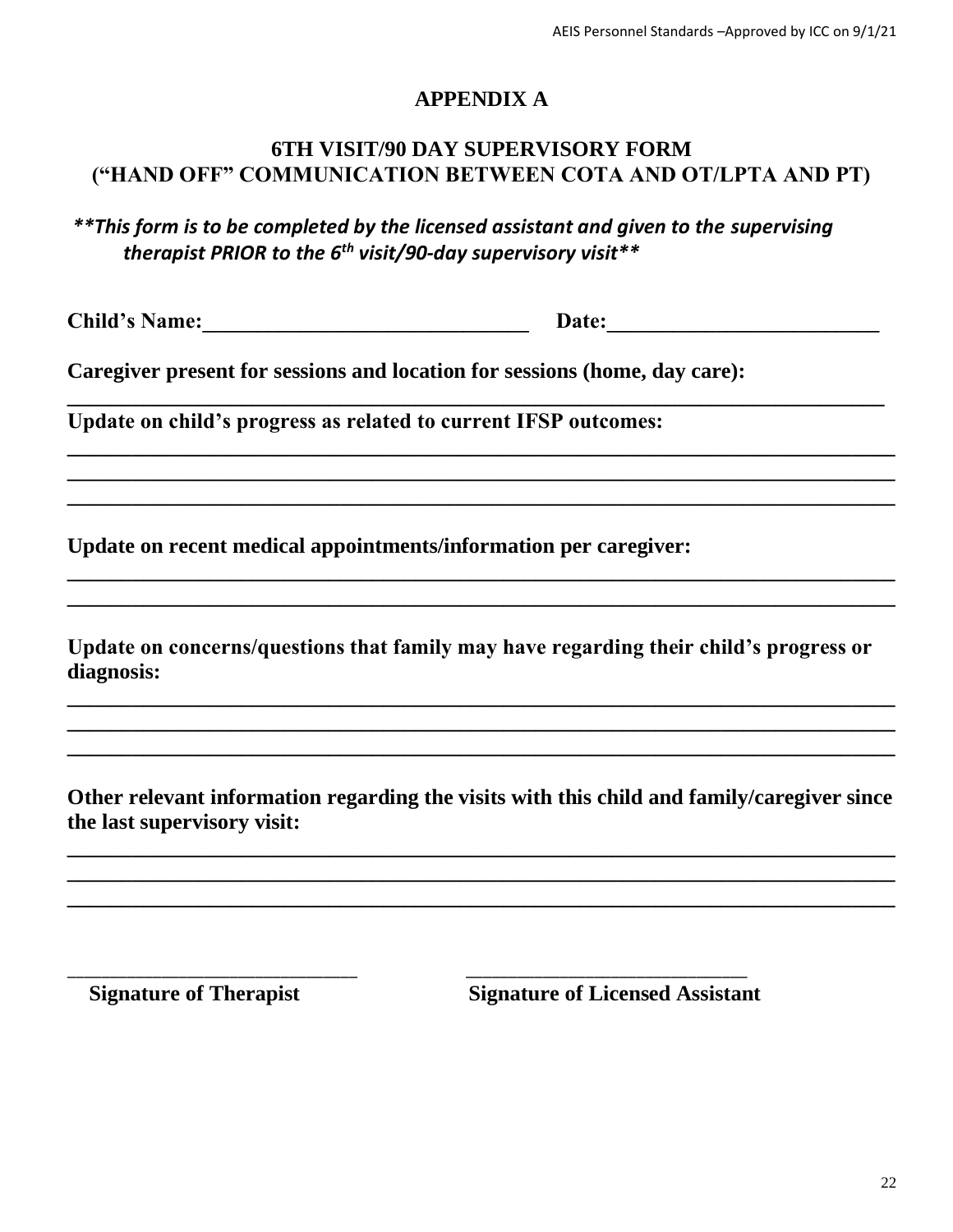#### **APPENDIX B DEVELOPMENTAL SPECIALIST OBSERVATION LEARNING TOOL**

| Child's Name:                                                                                                                                                                                                                                                                                                                                                                    |     | Date: | <b>Session Start Time:</b><br>Session End Time:                                   |
|----------------------------------------------------------------------------------------------------------------------------------------------------------------------------------------------------------------------------------------------------------------------------------------------------------------------------------------------------------------------------------|-----|-------|-----------------------------------------------------------------------------------|
|                                                                                                                                                                                                                                                                                                                                                                                  | Yes | No    |                                                                                   |
| Were skills discussed in the context of<br>routines? (e.g., During what activity or routine<br>during the day do you see this? During what<br>activity or routine during the day would you like<br>to see him/her do this?")                                                                                                                                                     |     |       | Which skills and routines were discussed?                                         |
| Did the Service Provider arrive at a strategy<br>for parent/caregiver training?                                                                                                                                                                                                                                                                                                  |     |       | What was the strategy?                                                            |
| Did the Service Provider demonstrate the<br>recommended intervention strategy to the<br>parent/caregiver? Did the parent/caregiver<br>have the opportunity to practice the<br>recommended strategy?                                                                                                                                                                              |     |       | How did the service provider demonstrate the strategy to the<br>parent/caregiver? |
| Did the Service Provider ask the<br>parent/caregiver if they thought the<br>recommended intervention strategy is<br>doable for them? (e.g., "Do you think this will<br>work?", "With everything else you do at this time<br>of the day, do you think you'll be able to do this?"<br>or "I'm not sure I've described this very well. Is<br>this something you think you will do"? |     |       | If the parent said no, then what did the Service Provider do next?                |
| Did the Service Provider go back and review<br>what was done during the session today? Did<br>the Service Provider go back and discuss<br>what intervention strategies the<br>parent/caregiver needs to do between now<br>and the next visit?                                                                                                                                    |     |       | What parent/caregiver plan did the provider leave with the<br>family/daycare?     |
| Did the Service Provider provide emotional<br>support during this visit, if needed? (e.g.,<br>Respond to family concerns, pay attention to<br>parent's comments, provider was friendly and not<br>formal)                                                                                                                                                                        |     |       | If yes, how did you see emotional support being provided?                         |
| Did the Service Provider provide material<br>support during the visit, if needed? (e.g.,<br>Ensure equipment to promote the child's<br>functioning, including adaptive equipment or<br>communication devices, books, specific toys?)                                                                                                                                             |     |       | If yes, what did they provide?                                                    |
| Did the Service Provider provide<br>informational support, if needed? (e.g., Ensure<br>family had access to information about the child's<br>disability, child development, information about<br>other possible resources)                                                                                                                                                       |     |       | If yes, what did they provide?                                                    |

#### *Signature/Credentials of Observing Conditional DS Signature/Credentials of Service Provider Observed*

NOTE: This tool is for learning purposes only and should not go in the child's record. It should be completed during the session and signed at the end of the session. The conditional Special Instructor should keep the completed form for future reference.

\_\_\_\_\_\_\_\_\_\_\_\_\_\_\_\_\_\_\_\_\_\_\_\_\_\_\_\_\_\_\_\_\_\_\_\_\_\_\_\_\_ \_\_\_\_\_\_\_\_\_\_\_\_\_\_\_\_\_\_\_\_\_\_\_\_\_\_\_\_\_\_\_\_\_\_\_\_\_\_\_\_\_\_